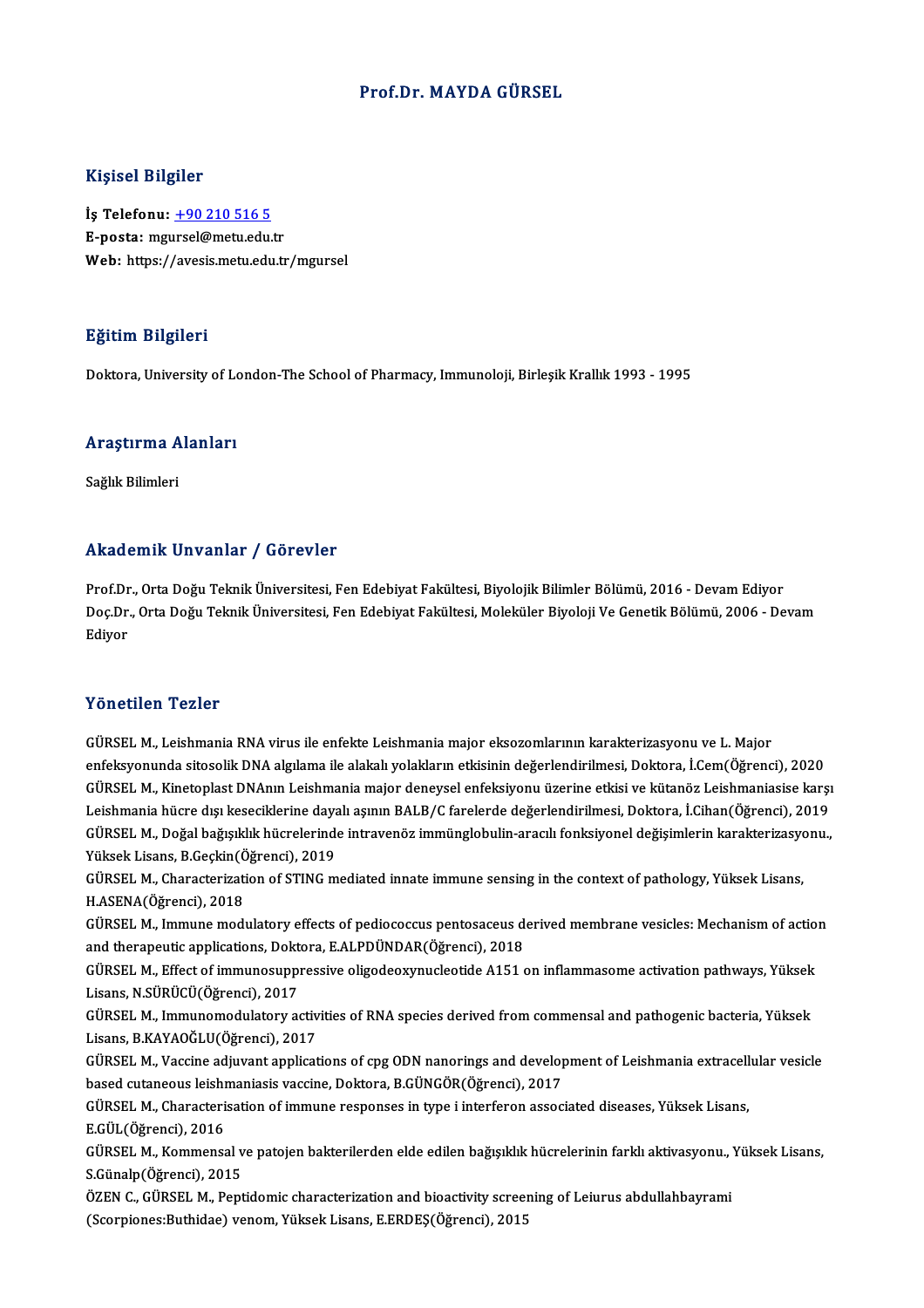GÜRSEL M., Differential activation of immune cells by commensal versus pathogen-derived DNA, Yüksek Lisans,<br>S.CÜNALP(Öğrensi), 2015 GÜRSEL M., Differential act<br>S.GÜNALP(Öğrenci), 2015<br>GÜBSEL M. ATB ETIB avalı GÜRSEL M., Differential activation of immune cells by commensal versus pathogen-derived DNA, Yüksek Lisans,<br>S.GÜNALP(Öğrenci), 2015<br>GÜRSEL M., ATR-FTIR evaluation of structural and functional changes on murine macrophage c

S.GÜNALP(Öğrenci), 2015<br>GÜRSEL M., ATR-FTIR evaluation of structural and functional changes on murine macrophage cells up<br>suppression by immunotherapeutic oligodeoxynucleotides, Yüksek Lisans, E.SPAHİU(Öğrenci), 2015<br>ÖZEN GÜRSEL M., ATR-FTIR evaluation of structural and functional changes on murine macrophage cells upon activation and<br>suppression by immunotherapeutic oligodeoxynucleotides, Yüksek Lisans, E.SPAHİU(Öğrenci), 2015<br>ÖZEN C., GÜR

suppression by immunotherapeutic oligodeoxynucleotides, Yüksek<br>ÖZEN C., GÜRSEL M., Leiurus abdullahbayrami (scorpiones: b<br>biyoaktivite taraması., Yüksek Lisans, E.Erdeş(Öğrenci), 2015<br>CÜRSEL M. Differential activation of i ÖZEN C., GÜRSEL M., Leiurus abdullahbayrami (scorpiones: buthidae) venomunun peptidomik karakterizasyonu ve<br>biyoaktivite taraması., Yüksek Lisans, E.Erdeş(Öğrenci), 2015<br>GÜRSEL M., Differential activation of immune cells b

biyoaktivite taraması., Yük<br>GÜRSEL M., Differential ac<br>M.ÖZCAN(Öğrenci), 2014<br>CÜBSEL M. Immunatharal GÜRSEL M., Differential activation of immune cells by commensal versus pathogen-derived bacterial RNA, Yüksek Lisans,<br>M.ÖZCAN(Öğrenci), 2014<br>GÜRSEL M., Immunotherapeutic applications of nucleic acid based tlr agonists and

M.ÖZC<br>GÜRSI<br>2014<br>ÖZCEL GÜRSEL M., Immunotherapeutic applications of nucleic acid based tlr agonists and antagonists, Doktora, F.CEM(Öğr<br>2014<br>ÖZCENGİZ G., GÜRSEL M., A study on induction of minicell formation by FTSZ overproducing L-form E. coli,

2014<br>ÖZCENGİZ G., GÜRSEL M., A study on induction of minicell formation by FTSZ overproducing L-form E. coli, Yüksek<br>Lisans, İ.CEM(Öğrenci), 2014 ÖZCENGİZ G., GÜRSEL M., A study on induction of minicell formation by FTSZ overproducing L-form E. coli<br>Lisans, İ.CEM(Öğrenci), 2014<br>GÜRSEL M., Immunomodulatory effects of commensal bacteria-derived membrane vesicles, Yüks

Lisans, İ.CEM(Öğrenci), 2014<br>GÜRSEL M., Immunomodulatory<br>E.ALPDÜNDAR(Öğrenci), 2013<br>CÜBSEL M. Cyslia di CMB based GÜRSEL M., Immunomodulatory effects of commensal bacteria-derived membrane vesicles, Yüksek Lisa<br>E.ALPDÜNDAR(Öğrenci), 2013<br>GÜRSEL M., Cyclic-di-GMP based immune stimulatory formulations as vaccine adjuvants, Yüksek Lisans

E.ALPDÜNDAR(Öğrenci),<br>GÜRSEL M., Cyclic-di-GMF<br>S.YILDIZ(Öğrenci), 2013<br>CÜRSEL M. Sontatik CDC GÜRSEL M., Cyclic-di-GMP based immune stimulatory formulations as vaccine adjuvants, Yüksek Lisans,<br>S.YILDIZ(Öğrenci), 2013<br>GÜRSEL M., Sentetik CpG oligodeoksinükleotid / katyonik peptid komplekslerinin immün sitimülan öze

S.YILDIZ(Öğrenci), 2013<br>GÜRSEL M., Sentetik CpG oligodeoksinükleotid / katyon<br>belirlenmesi., Yüksek Lisans, B.Güngör(Öğrenci), 2012<br>GÜRSEL M., Determination of immune stimulatery pron GÜRSEL M., Sentetik CpG oligodeoksinükleotid / katyonik peptid komplekslerinin immün sitimülan özelliklerinin<br>belirlenmesi., Yüksek Lisans, B.Güngör(Öğrenci), 2012<br>GÜRSEL M., Determination of immune stimulatory properties

belirlenmesi,, Yüksek Lisans, B.Güngör(Öğrenci), 2012<br>GÜRSEL M., Determination of immune stimulatory pro<br>complexes, Yüksek Lisans, B.GÜNGÖR(Öğrenci), 2012

# complexes, Yüksek Lisans, B.GÜNGÖR(Öğrenci), 2012<br>SCI, SSCI ve AHCI İndekslerine Giren Dergilerde Yayınlanan Makaleler

CI, SSCI ve AHCI İndekslerine Giren Dergilerde Yayınlanan Makaleler<br>I. Low Density Granulocytes and Dysregulated Neutrophils Driving Autoinflammatory Manifestations<br>in NEMO Deficioney **LOW Density Granule<br>In NEMO Deficiency<br>Vilmog N.S., Elton S.B.** Low Density Granulocytes and Dysregulated Neutrophils Driving Autoinflammatory Manifestations<br>in NEMO Deficiency<br>Yilmaz N. S. , Eltan S. B. , KAYAOĞLU B., Geckin B., Heredia R. J. , Sefer A. P. , KIYKIM A., Nain E., Kasap

in Nl<br>Yilma<br>et al.<br>IOUP Yilmaz N. S. , Eltan S. B. , KAYAOĞLU B., Geckin B., Heredia R. J. , Sefer A. P. , KIYKIM A., Nain E., Kasap<br>et al.<br>JOURNAL OF CLINICAL IMMUNOLOGY, cilt.42, sa.3, ss.582-596, 2022 (SCI İndekslerine Giren Dergi)<br>Eunanding t

et al.<br>I . I . Expanding the Clinical and Immunological Phenotypes and Natural History of MALT1 Deficiency<br>I . Expanding the Clinical and Immunological Phenotypes and Natural History of MALT1 Deficiency<br>Sefen A. B. Abelbes JOURNAL OF CLINICAL IMMUNOLOGY, cilt.42, sa.3, ss.582-596, 2022 (SCI İndekslerine Giren Dergi)<br>Expanding the Clinical and Immunological Phenotypes and Natural History of MALT1 Deficienc<br>Sefer A. P. , Abolhassani H., Ober F Expanding the<br>Sefer A. P. , Aboll<br>Aydemir S., et al.<br>JOUPMAL OF CLI Sefer A. P. , Abolhassani H., Ober F., KAYAOĞLU B., Eltan S. B. , Kara A., ERMAN B., Yilmaz N. S. , Aydogmus C.,<br>Aydemir S., et al.<br>JOURNAL OF CLINICAL IMMUNOLOGY, cilt.42, sa.3, ss.634-652, 2022 (SCI İndekslerine Giren De

III. The silent and dangerous inequity around access to COVID-19 testing: A call to action Comment JOURNAL OF CLINICAL IMMUNOLOGY, cilt.42, sa.3, ss.634-652, 2022 (SCI İndekslerine Giren Dergi)<br>The silent and dangerous inequity around access to COVID-19 testing: A call to action Comment<br>Batista C., Hotez P., Ben Amor Y. Th<br>Ba<br>al Batista C., Hotez P., Ben Amor Y., Kim J. H. , Kaslow D., Lall B., Ergor<br>al.<br>ECLINICALMEDICINE, cilt.43, 2022 (SCI İndekslerine Giren Dergi)<br>Develenment and preslinisel evaluation of virus like parti al.<br>IV. Development and preclinical evaluation of virus-like particle vaccine against COVID-19 infection<br>IV. Development and preclinical evaluation of virus-like particle vaccine against COVID-19 infection

ECLINICALMEDICINE, cilt.43, 2022 (SCI İndekslerine Giren Dergi)<br>Development and preclinical evaluation of virus-like particle vaccine against COVID-19 infection<br>YILMAZ İ. C. , İPEKOĞLU E. M. , Bulbul A., Turay N., Yildirim **Deve**<br>YILM<br>et al. YILMAZ İ. C. , İPEKOĞLU E. M. , Bulbul A., Turay N., Yildirim M., Evcili I., Y<br>et al.<br>ALLERGY, cilt.77, sa.1, ss.258-270, 2022 (SCI İndekslerine Giren Dergi)<br>COVID 19 Vassine Inequity: Hish time te salihrate the slebel m

ALLERGY, cilt 77, sa.1, ss.258-270, 2022 (SCI İndekslerine Giren Dergi)

et al.<br>ALLERGY, cilt.77, sa.1, ss.258-270, 2022 (SCI İndekslerine Giren Dergi)<br>V. COVID-19 Vaccine Inequity: High time to calibrate the global moral compass<br>GÜRSEL M.

EUROPEAN JOURNAL OF IMMUNOLOGY, cilt.51, sa.12, ss.2705-2707, 2021 (SCI İndekslerine Giren Dergi)

GÜRSEL M.<br>EUROPEAN JOURNAL OF IMMUNOLOGY, cilt.51, sa.12, ss.2705-2707, 2021 (SCI İndekslerine Giren Dergi)<br>VI. Achieving global equity for COVID-19 vaccines: Stronger international partnerships and greater<br>advasesy an EUROPEAN JOURNAL OF IMMUNOLOGY,<br>Achieving global equity for COVID-1<br>advocacy and solidarity are needed<br>Figueree J. B., Hoter B. J., Botiste C. Bon Achieving global equity for COVID-19 vaccines: Stronger international partnerships and greater<br>advocacy and solidarity are needed<br>Figueroa J. P. , Hotez P. J. , Batista C., Ben Amor Y., Ergonul O., Gilbert S., GÜRSEL M., H

advocacy and solidarity are needed<br>Figueroa J. P. , Hotez P. J. , Batista C., Ben Amor Y., Ergonul O., Gilbert S., GÜRSEL M., Hassanain M., Kang G., Kaslow<br>D. C. , et al.

PLOS MEDICINE, cilt.18, sa.9, 2021 (SCI İndekslerine Giren Dergi)

VII. Global public health security and justice for vaccines and therapeutics in the COVID-19 pandemic Hotez P. J., Batista C., Ben Amor Y., Ergonul O., Figueroa J. P., Gilbert S., GÜRSEL M., Hassanain M., Kang G., Kaslow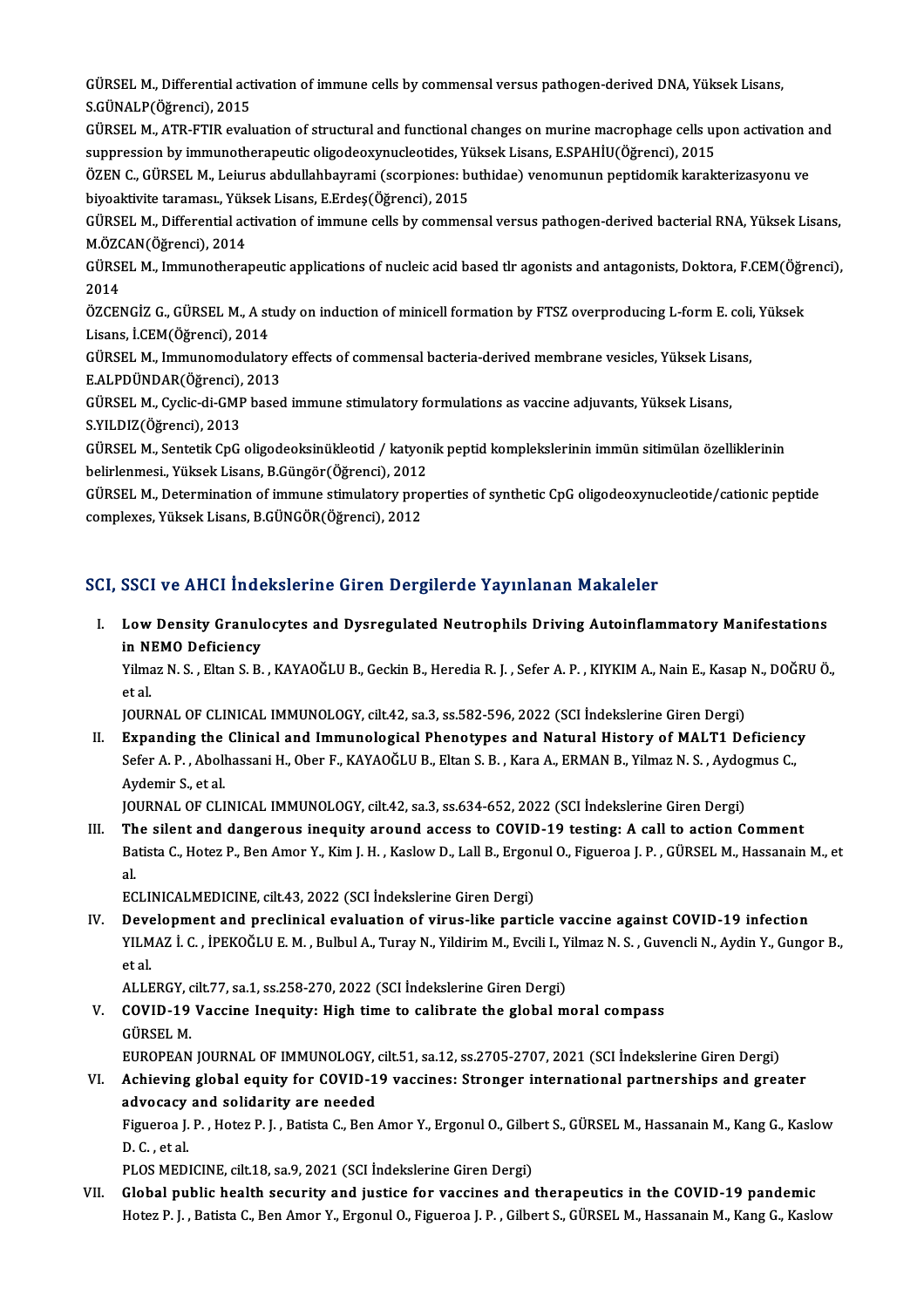D.C., et al.

ECLINICALMEDICINE, cilt.39, 2021 (SCI İndekslerine Giren Dergi)

- VIII. Operation Warp Speed: implications for global vaccine security ECLINICALMEDICINE, cilt.39, 2021 (SCI İndekslerine Giren Dergi)<br>Operation Warp Speed: implications for global vaccine security<br>Kim J. H. , Hotez P., Bottazzi M. E. , Lall B., Sheahan T., Shoham S., Yadav P., Batista C., Er Operation Warp Speed: implications for global vaccine security<br>Kim J. H. , Hotez P., Bottazzi M. E. , Lall B., Sheahan T., Shoham S., Yadav P., B<br>LANCET GLOBAL HEALTH, cilt.9, sa.7, 2021 (SCI İndekslerine Giren Dergi)<br>Urge
	- LANCET GLOBAL HEALTH, cilt.9, sa.7, 2021 (SCI Indekslerine Giren Dergi)<br>IX. Urgent needs to accelerate the race for COVID-19 therapeutics LANCET GLOBAL HEALTH, cilt.9, sa.7, 2021 (SCI İndekslerine Giren Dergi)<br>Urgent needs to accelerate the race for COVID-19 therapeutics<br>Batista C., Shoham S., Ergonul O., Hotez P., Bottazzi M. E. , Figueroa P., Gilbert S., G **Urge<br>Batis<br>et al.**<br>ECLU Batista C., Shoham S., Ergonul O., Hotez P., Bottazzi M. E. , Figueroa<br>et al.<br>ECLINICALMEDICINE, cilt.36, 2021 (SCI İndekslerine Giren Dergi)<br>Boyand the iaby A need for slabel seerdination of pharma et al.<br>ECLINICALMEDICINE, cilt.36, 2021 (SCI İndekslerine Giren Dergi)<br>X. Beyond the jab: A need for global coordination of pharmacovigilance for COVID-19 vaccine

ECLINICALMEDICINE, cil<mark>t</mark><br>Beyond the jab: A nee<br>deployment Comment<br>Napishe D. Heter B. Bett deployment Comment

Naniche D., Hotez P., Bottazzi M. E. , Ergonul O., Figueroa J. P. , Gilbert S., GÜRSEL M., Hassanain M., Kang G., Kaslow<br>D., et al. Naniche D., Hotez P., Bottazzi M. E. , Ergonul O., Figueroa J. P. , Gilbe<br>D., et al.<br>ECLINICALMEDICINE, cilt.36, 2021 (SCI İndekslerine Giren Dergi)<br>Stanuise Beyersel of Immune Dyeregyletian Due te STAT1

XI. Stepwise Reversal of Immune Dysregulation Due to STAT1 Gain-of-Function Mutation Following<br>Ruxolitinib Bridge Therapy and Transplantation ECLINICALMEDICINE, cilt.36, 2021 (SCI İndekslerine Gi<br>Stepwise Reversal of Immune Dysregulation Due<br>Ruxolitinib Bridge Therapy and Transplantation<br>KAVAQČLU P. Kasan N. Vilman N. S. Charbonnian L. M Stepwise Reversal of Immune Dysregulation Due to STAT1 Gain-of-Function Mutation Following<br>Ruxolitinib Bridge Therapy and Transplantation<br>KAYAOĞLU B., Kasap N., Yilmaz N. S. , Charbonnier L. M. , Geckin B., Akcay A., Eltan

Ruxolitinib Bridge The<br>KAYAOĞLU B., Kasap N., 1<br>Karakoc-Aydiner E., et al.<br>JOUPNAL OF GLINICAL IN KAYAOĞLU B., Kasap N., Yilmaz N. S. , Charbonnier L. M. , Geckin B., Akcay A., Eltan S. B. , Ozturk G., Ö.<br>Karakoc-Aydiner E., et al.<br>JOURNAL OF CLINICAL IMMUNOLOGY, cilt.41, sa.4, ss.769-779, 2021 (SCI İndekslerine Giren

Karakoc-Aydiner E., et al.<br>JOURNAL OF CLINICAL IMMUNOLOGY, cilt.41, sa.4, ss.769-779, 2021 (SCI Indekslerine Giren Dergi)<br>XII. Correcting COVID-19 vaccine misinformation Lancet Commission on COVID-19 Vaccines and<br>There JOURNAL OF CLINICAL IMMUNOLOGY,<br>Correcting COVID-19 vaccine misin<br>Therapeutics Task Force Members<br>Hoter B. Batista C. Exsenul O. Eiguerea Correcting COVID-19 vaccine misinformation Lancet Commission on COVID-19 Vaccines and<br>Therapeutics Task Force Members<br>Hotez P., Batista C., Ergonul O., Figueroa J. P. , Gilbert S., GÜRSEL M., Hassanain M., Kang G., Kim J.

Therapeutics Task Force Members<br>Hotez P., Batista C., Ergonul O., Figueroa J. P. , Gilbert S., GÜRSEL M., Hassanain M., Kang G., Kim J. H. , Lall B., et al.<br>ECLINICALMEDICINE, cilt.33, 2021 (SCI İndekslerine Giren Dergi) Hotez P., Batista C., Ergonul O., Figueroa J. P., Gilbert S., GÜRSEL M., Hassanain M., Kang G., Kim J. H., Lall B., et al.<br>ECLINICALMEDICINE, cilt.33, 2021 (SCI Indekslerine Giren Dergi)<br>XIII. Urgent needs of low-income an

ECLINICALMEDICINE, cilt.33, 2021 (SCI İndekslerine Giren Dergi)<br>Urgent needs of low-income and middle-income countries for COVID-19 vaccines and therapeutics<br>Figueroa J. P. , Bottazzi M. E. , Hotez P., Batista C., Ergonul **Urge<br>Figue<br>et al.** Figueroa J. P. , Bottazzi M. E. , Hotez P., Batista C., Ergonul O., Gilbert S., GÜRSE<br>et al.<br>LANCET, cilt.397, sa.10274, ss.562-564, 2021 (SCI İndekslerine Giren Dergi)<br>Dual adiuyant effect of pH sonsitive linesemes loaded et al.<br>LANCET, cilt.397, sa.10274, ss.562-564, 2021 (SCI İndekslerine Giren Dergi)<br>XIV. Dual-adjuvant effect of pH-sensitive liposomes loaded with STING and TLR9 agonists regress tumor

development by enhancing Th1 immune response. Dual-adjuvant effect of pH-sensitive liposomes loaded with STING and TLR9 ago<br>development by enhancing Th1 immune response.<br>Kocabas B., Almacioglu K., Bulut E. A. , Gucluler G., Tincer G., Bayik D., GÜRSEL M., GÜRSEL İ.<br>Jo Journal of controlled release : official journal of the Controlled Release Society, cilt.328, ss.587-595, 2020 (SCI<br>Expanded Indekslerine Giren Dergi) Kocabas B., Almacioglu K., Bulut E. A.<br>Journal of controlled release : official<br>Expanded Indekslerine Giren Dergi)<br>Human Cut Commonsol Mombror Journal of controlled release : official journal of the Controlled Release Society, cilt.328, ss.587-595, 20<br>Expanded Indekslerine Giren Dergi)<br>XV. Human Gut Commensal Membrane Vesicles Modulate Inflammation by Generating

### Expanded İndekslerine Giren Dergi)<br>Human Gut Commensal Membrane Vesicles Modulate<br>Macrophages and Myeloid-Derived Suppressor Cells<br>Pulut E.A., Kessbas B. Yazar V. Arlut G. GÜLER Ü. SALİH I Human Gut Commensal Membrane Vesicles Modulate Inflammation by Generating M2-like<br>Macrophages and Myeloid-Derived Suppressor Cells<br>Bulut E. A. , Kocabas B., Yazar V., Aykut G., GÜLER Ü., SALİH B., Yilmaz N. S. , AYANOĞLU İ Macrop<br>Bulut E.<br>C. , et al.<br>IOUPMA Bulut E. A. , Kocabas B., Yazar V., Aykut G., GÜLER Ü., SALİH B., Yilmaz N. S. , AYANOĞLU İ. C. , Po<br>C. , et al.<br>JOURNAL OF IMMUNOLOGY, cilt.205, sa.10, ss.2707-2718, 2020 (SCI İndekslerine Giren Dergi)<br>Is slabal BCC yassi

#### C. , et al.<br>JOURNAL OF IMMUNOLOGY, cilt.205, sa.10, ss.2707-2718, 2020 (SCI İndekslerine Giren Dergi)<br>XVI. Is global BCG vaccination-induced trained immunity relevant to the progression of SARS-CoV-2<br>nandamis? **JOURNAL OF**<br>Is global Be<br>pandemic?<br>CÜPSEL M Is global BCG vaccir<br>pandemic?<br>GÜRSEL M., GÜRSEL İ.<br>ALLEPCV silt 75, 82.7 pandemic?<br>GÜRSEL M., GÜRSEL İ.<br>ALLERGY, cilt.75, sa.7, ss.1815-1819, 2020 (SCI İndekslerine Giren Dergi)

## GÜRSEL M., GÜRSEL İ.<br>ALLERGY, cilt.75, sa.7, ss.1815-1819, 2020 (SCI İndekslerine Giren Dergi)<br>XVII. Autoinflammation in addition to combined immunodeficiency: SLC29A3 gene defect<br>Cessies D. Surusu N. TAN.C. ÖZCÜL B.K. Akk

ALLERGY, cilt.75, sa.7, ss.1815-1819, 2020 (SCI İndekslerine Giren Dergi)<br>**Autoinflammation in addition to combined immunodeficiency: SLC29A3 gene defect**<br>Cagdas D., Surucu N., TAN Ç., ÖZGÜL R. K. , Akkaya-Ulum Y. Z. , Ayd Autoinflammation in ad<br>Cagdas D., Surucu N., TAN<br>Balci-Peynircioglu B., et al.<br>MOLECULAR IMMUNOLOG Cagdas D., Surucu N., TAN Ç., ÖZGÜL R. K. , Akkaya-Ulum Y. Z. , Aydinoglu A. T. , Ayta<br>Balci-Peynircioglu B., et al.<br>MOLECULAR IMMUNOLOGY, cilt.121, ss.28-37, 2020 (SCI İndekslerine Giren Dergi)<br>A sunnressive elisedeeyynye

MOLECULAR IMMUNOLOGY, cilt.121, ss.28-37, 2020 (SCI İndekslerine Giren Dergi)

### Balci-Peynircioglu B., et al.<br>MOLECULAR IMMUNOLOGY, cilt.121, ss.28-37, 2020 (SCI Indekslerine Giren Dergi)<br>XVIII. A suppressive oligodeoxynucleotide expressing TTAGGG motifs modulates cellular energetics<br>through the mTOR A suppressive oligodeoxynucleotide expressing TTAGGG motifs modulates cellular er<br>through the mTOR signaling pathway<br>Yazar V., Kilic G., Bulut O., Yildirim T. C. , Yagci F. C. , Aykut G., Klinman D. M. , GÜRSEL M., Gursel through the mTOR signaling pathway<br>Yazar V., Kilic G., Bulut O., Yildirim T. C. , Yagci F. C. , Aykut G., Klinman D. M. , GÜRSEL M., Gur<br>INTERNATIONAL IMMUNOLOGY, cilt.32, sa.1, ss.39-48, 2020 (SCI İndekslerine Giren Dergi

Yazar V., Kilic G., Bulut O., Yildirim T. C., Yagci F. C., Aykut G., Klinman D. M., GÜRSEL<br>INTERNATIONAL IMMUNOLOGY, cilt.32, sa.1, ss.39-48, 2020 (SCI İndekslerine Giren<br>XIX. Type I IFN-related NETosis in ataxia telangiec INTERNATIONAL IMMUNOLOGY, cilt.32, sa.1, ss.39-48, 2020 (SCI İndekslerine Giren Dergi)<br>Type I IFN-related NETosis in ataxia telangiectasia and Artemis deficiency<br>Gul E., Sayar E. H. , Gungor B., Eroglu F. K. , Surucu N., K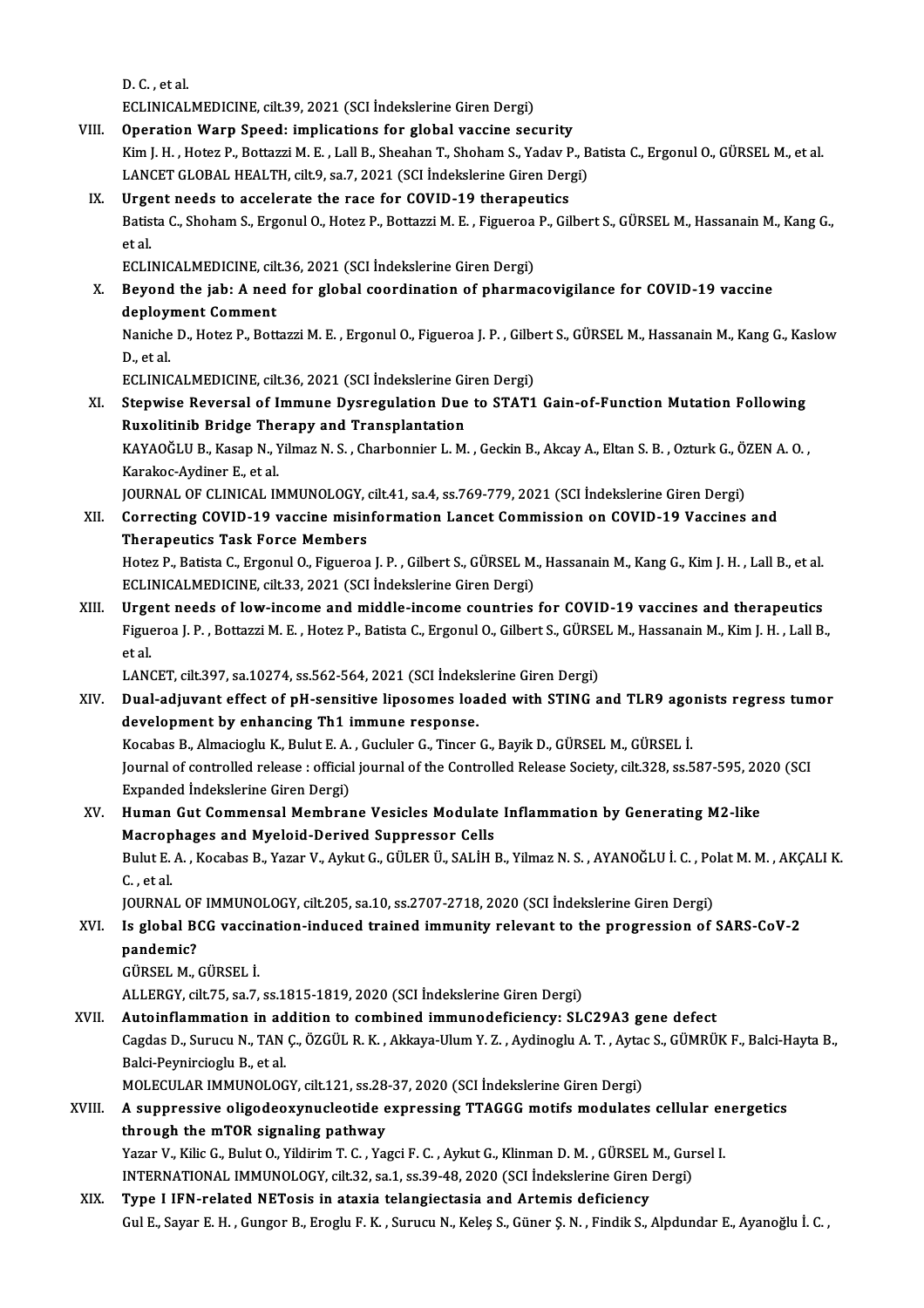etal.

et al.<br>JOURNAL OF ALLERGY AND CLINICAL IMMUNOLOGY, cilt.142, ss.246-257, 2018 (SCI İndekslerine Giren Dergi)<br>Encapaulation of two different TLP ligands into lineaemes sanfar protective immunity and preven:

#### et al.<br>JOURNAL OF ALLERGY AND CLINICAL IMMUNOLOGY, cilt.142, ss.246-257, 2018 (SCI İndekslerine Giren Dergi)<br>XX. Encapsulation of two different TLR ligands into liposomes confer protective immunity and prevent<br>tumer dev **JOURNAL OF ALLERGY<br>Encapsulation of two<br>tumor development**<br>Pourunt P. Tincer C. A XX. Encapsulation of two different TLR ligands into liposomes confer protective immunity and prevent<br>tumor development<br>Bayyurt B., Tincer G., Almacioglu K., Alpdundar E., GÜRSEL M., GÜRSEL İ.

Journal of Controlled Release, cilt.247, ss.134-144, 2017 (SCI Expanded İndekslerine Giren Dergi)

### Bayyurt B., Tincer G., Almacioglu K., Alpdundar E., GÜRSEL M., GÜRSEL İ.<br>Journal of Controlled Release, cilt.247, ss.134-144, 2017 (SCI Expanded İndekslerine Giren Dergi)<br>XXI. Impaired toll like receptor-7 and 9 induced im Journal of Controlled Release, cilt.247, ss.134-144,<br>Impaired toll like receptor-7 and 9 induced i<br>patients contributes to immune dysfunction<br>Cuclular C. Adiguael E. Cunger B. Kahraman T. Ci Impaired toll like receptor-7 and 9 induced immune activation in chron<br>patients contributes to immune dysfunction<br>Gucluler G., Adiguzel E., Gungor B., Kahraman T., GÜRSEL M., Yilmaz B., GÜRSEL İ.<br>PLOS ONE silt 12, sa 2, 20

patients contributes to immune dysfunction<br>Gucluler G., Adiguzel E., Gungor B., Kahraman T., GÜRSEL M., Yilmaz B., GÜRSEL İ.<br>PLOS ONE, cilt.12, sa.2, 2017 (SCI İndekslerine Giren Dergi)

Gucluler G., Adiguzel E., Gungor B., Kahraman T., GÜRSEL M., Yilmaz B., GÜRSEL İ.<br>PLOS ONE, cilt.12, sa.2, 2017 (SCI İndekslerine Giren Dergi)<br>XXII. Circulating LL37 targets plasma extracellular vesicles to immune cell PLOS ONE, cilt.12, s<br>Circulating LL37<br>disease severity<br>Kehremen T. Cush Circulating LL37 targets plasma extracellular vesicles to immune cells and intensifies Behcet's<br>disease severity<br>Kahraman T., Gucluler G., ŞİMŞEK I., Yagci F. C. , Yildirim M., ÖZEN C., DİNÇ A., GÜRSEL M., Ikromzoda L., Su

dis<br>Ka<br>101 Kahraman T., Gucluler G., ŞİMŞEK I., Yagci F. C. , Yildirim M., ÖZEN C., DİNÇ A., GÜRSEL<br>al.<br>JOURNAL OF EXTRACELLULAR VESICLES, cilt.6, 2017 (SCI İndekslerine Giren Dergi)<br>Intestinal Miarobiota in Patients with Spinal Gord

- al.<br>JOURNAL OF EXTRACELLULAR VESICLES, cilt.6, 2017 (SCI İndek<br>XXIII. Intestinal Microbiota in Patients with Spinal Cord Injury JOURNAL OF EXTRACELLULAR VESICLES, cilt.6, 201<br>Intestinal Microbiota in Patients with Spinal C<br>Gungor B., Adiguzel E., Gürsel İ., Yilmaz B., Gürsel M.<br>BLOS ONE, silt 11, 2016 (SCI İndekslerine Ciren Deru Intestinal Microbiota in Patients with Spinal Core<br>Gungor B., Adiguzel E., Gürsel İ., Yilmaz B., Gürsel M.<br>PLOS ONE, cilt.11, 2016 (SCI İndekslerine Giren Dergi)<br>Enhansed immunestimulatery estivity of syslic d
- Gungor B., Adiguzel E., Gürsel İ., Yilmaz B., Gürsel M.<br>PLOS ONE, cilt.11, 2016 (SCI İndekslerine Giren Dergi)<br>XXIV. Enhanced immunostimulatory activity of cyclic dinucleotides on mouse cells when complexed with a<br>cell pen PLOS ONE, cilt.11, 2016 (SCI Indekslerine Giren Dergi)<br>Enhanced immunostimulatory activity of cyclic<br>cell-penetrating peptide or combined with CpG<br>Vildir S. Alpdundan E. Gungor B. Kahnaman T. Baynu Enhanced immunostimulatory activity of cyclic dinucleotides on mouse<br>cell-penetrating peptide or combined with CpG<br>Yildiz S., Alpdundar E., Gungor B., Kahraman T., Bayyurt B., GÜRSEL İ., GÜRSEL M.<br>European Journal of Immun cell-penetrating peptide or combined with CpG<br>Yildiz S., Alpdundar E., Gungor B., Kahraman T., Bayyurt B., GÜRSEL İ., GÜRSEL M.<br>European Journal of Immunology, cilt.45, sa.4, ss.1170-1179, 2015 (SCI Expanded İndekslerine G Yildiz S., Alpdundar E., Gungor B., Kahraman T., Bayyurt B., GÜRSEL İ., GÜRSEL M.<br>European Journal of Immunology, cilt.45, sa.4, ss.1170-1179, 2015 (SCI Expanded<br>XXV. Forging a potent vaccine adjuvant: CpG ODN/cationic pep
- European Journal of Immunology, cilt.45, sa.<br>Forging a potent vaccine adjuvant: CpG<br>Gungor B., Yagci F. C. , GÜRSEL İ., GÜRSEL M.<br>ONCOIMMUNOLOCY, silt 3, sa.7, 2014 (SCL İn Forging a potent vaccine adjuvant: CpG ODN/cationic peptid<br>Gungor B., Yagci F. C. , GÜRSEL İ., GÜRSEL M.<br>ONCOIMMUNOLOGY, cilt.3, sa.7, 2014 (SCI İndekslerine Giren Dergi)<br>CpC ODN paporings induse IENs from plasmasuteid den
- Gungor B., Yagci F. C. , GÜRSEL İ., GÜRSEL M.<br>ONCOIMMUNOLOGY, cilt.3, sa.7, 2014 (SCI İndekslerine Giren Dergi)<br>XXVI. CpG ODN nanorings induce IFNα from plasmacytoid dendritic cells and demonstrate potent vaccine<br>adiuvant ONCOIMMUNOLOGY, cilt.3, sa.7, 2014 (SCI İndekslerine Giren Dergi)<br>CpG ODN nanorings induce IFNα from plasmacytoid dendritic cells and demonstrate po<br>adjuvant activity<br>Gungor B., Yagci F. C. , Tincer G., Bayyurt B., Alpdun CpG ODN nanorings induce IFNα from plasmacytoid dendritic cells and demonstrate po<br>adjuvant activity<br>Gungor B., Yagci F. C. , Tincer G., Bayyurt B., Alpdundar E., Yildiz S., Ozcan M., GÜRSEL İ., GÜRSEL M.<br>Science Translat

adjuvant activity<br>Gungor B., Yagci F. C. , Tincer G., Bayyurt B., Alpdundar E., Yildiz S., Ozcan M., GÜRSEL İ., GÜRS<br>Science Translational Medicine, cilt.6, sa.235, 2014 (SCI Expanded İndekslerine Giren Dergi)<br>Antisansinag

#### XXVII. Anticarcinogenic Effects of the Ethanolic Extract of Salix aegyptiaca in Colon Cancer Cells:<br>Involvement of Akt/PKB and MAPK Pathways Science Translational Medicine, cilt.6, sa.235, 2014 (<br>Anticarcinogenic Effects of the Ethanolic Extr<br>Involvement of Akt/PKB and MAPK Pathways<br>Frayst S. Gayban M.S., BASARAN A.A., CÜRSEL M Anticarcinogenic Effects of the Ethanolic Extract of Salix a<br>Involvement of Akt/PKB and MAPK Pathways<br>Enayat S., Ceyhan M. S. , BAŞARAN A. A. , GÜRSEL M., BANERJEE S.<br>NUTPUTION AND CANCER AN INTERNATIONAL JOURNAL gilt 65 .

NUTRITION AND CANCER-AN INTERNATIONAL JOURNAL, cilt.65, sa.7, ss.1045-1058, 2013 (SCI İndekslerine Giren<br>Dergi) Enayat<br>NUTRI<br>Dergi)<br>Plasm: NUTRITION AND CANCER-AN INTERNATIONAL JOURNAL, cilt.65, sa.7, ss.1045-1058, 2013 (SCI İndeksleri<br>Dergi)<br>XXVIII. Plasmacytoid Dendritic Cell Response to CpG ODN Correlates with CXCL16 Expression and Is

### Dergi)<br>Plasmacytoid Dendri<br>Inhibited by ox-LDL<br>C<sup>üperi</sup> M. Klinman D Plasmacytoid Dendritic Cell Resp<br>Inhibited by ox-LDL<br>GÜRSEL M., Klinman D. M. , GÜRSEL İ.<br>MEDIATORS OF INELAMMATION 201 Inhibited by ox-LDL<br>GÜRSEL M., Klinman D. M. , GÜRSEL İ.<br>MEDIATORS OF INFLAMMATION, 2013 (SCI İndekslerine Giren Dergi)<br>Activation of type Linterforen dependent genes sharasteriyes

#### GÜRSEL M., Klinman D. M. , GÜRSEL İ.<br>MEDIATORS OF INFLAMMATION, 2013 (SCI İndekslerine Giren Dergi)<br>XXIX. Activation of type I interferon-dependent genes characterizes the "core response" induced by CpG<br>DNA MEDL<br>Activ:<br>DNA. Activation of type I interferon-dependent genes characterizes the "<br>DNA.<br>Steinhagen F., Meyer C., Tross D., Gursel M., Maeda T., Klaschik S., Klinman D.<br>Journal of loukagyte biology, silt 93, ss 775, 95, 2012 (SCL Expanded DNA.<br>Steinhagen F., Meyer C., Tross D., Gursel M., Maeda T., Klaschik S., Klinman D.<br>Journal of leukocyte biology, cilt.92, ss.775-85, 2012 (SCI Expanded İndekslerine Giren Dergi)

### Steinhagen F., Meyer C., Tross D., Gursel M., Maeda T., Klaschik S., Klinman D.<br>Journal of leukocyte biology, cilt.92, ss.775-85, 2012 (SCI Expanded Indekslerine Giren Dergi)<br>XXX. Differential immune activation following e Journal of leukocyte biology, cilt.92, ss.775-85<br>Differential immune activation following<br>oligodeoxynucleotide in nanoliposomes.<br>Frikci E. Cursel M. Gürsel I. Differential immune activ<br>oligodeoxynucleotide in<br>Erikçi E., Gursel M., Gürsel I.<br>Biomatoriale silt 22, 99,1715

oligodeoxynucleotide in nanoliposomes.<br>Brikçi E., Gursel M., Gürsel I.<br>Biomaterials, cilt.32, ss.1715-23, 2011 (SCI Expanded İndekslerine Giren Dergi)

XXXI. Mammalian telomeric DNA suppresses endotoxin-induced uveitis. Yagci F., Aslan O., Gursel M., Tincer G., Ozdamar Y., Karatepe K., Akcali K., Gursel I.

The Journal of biological chemistry, cilt.285, ss.28806-11, 2010 (SCI Expanded İndekslerine Giren Dergi)

XXXII. Immune regulatory roles of microparticles in autoimmune and allergic diseases Kahraman T., Simsek I., GÜRSEL M., Hakan E., Pay S., Dinc A., Gay S., Kocabas C., Ozcan C., Civelek E., et al.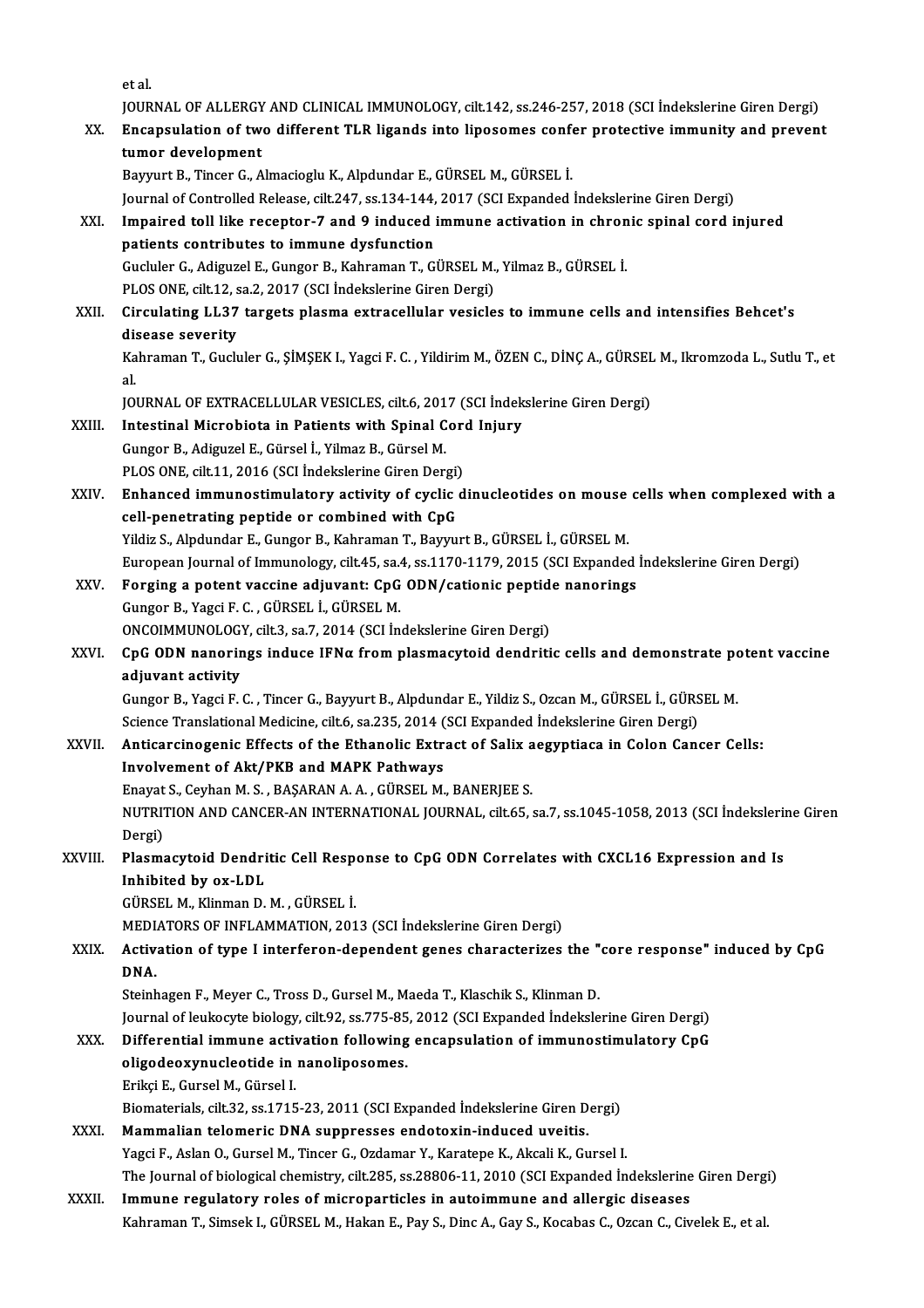JOURNAL OF IMMUNOLOGY, cilt.184, 2010 (SCI İndekslerine Giren Dergi) JOURNAL OF IMMUNOLOGY, cilt.184, 2010 (SCI İndekslerine Giren Dergi)<br>XXXIII. Immunoregulatory Activities of Self-Nanoparticle Forming CpG ODN JOURNAL OF IMMUNOLOGY, cilt.184, 2010 (SON)<br>Immunoregulatory Activities of Self-Nan<br>GÜRSEL M., Tincer G., Karatepe K., GÜRSEL M.<br>JOURNAL OF IMMUNOLOGY, silt.184, 2010 (SO Immunoregulatory Activities of Self-Nanoparticle Forming CpG O<br>GÜRSEL M., Tincer G., Karatepe K., GÜRSEL M.<br>JOURNAL OF IMMUNOLOGY, cilt.184, 2010 (SCI İndekslerine Giren Dergi)<br>Panid differentiation of MSC inte adinesutes GÜRSEL M., Tincer G., Karatepe K., GÜRSEL M.<br>JOURNAL OF IMMUNOLOGY, cilt.184, 2010 (SCI Indekslerine Giren Dergi)<br>XXXIV. Rapid differentiation of MSC into adipocytes and osteocytes is facilitated by Toll-Like receptor<br>enga JOURNAL OF IMMUNOLOGY, cilt.184, 2010 (SCI İndekslerine Giren Dergi) Rapid differentiation of MSC into adipocytes and osteocytes<br>engagement<br>Tas I., Tokcaer-Keskin Z., Ayhan F., GÜRSEL M., Akcali K., GÜRSEL M.<br>JOUPMAL OF IMMUNOLOCY silt 194, 2010 (SCL Indekslering Giron I e<mark>ngagement</mark><br>Tas I., Tokcaer-Keskin Z., Ayhan F., GÜRSEL M., Akcali K., GÜRSEL M.<br>JOURNAL OF IMMUNOLOGY, cilt.184, 2010 (SCI İndekslerine Giren Dergi)<br>CYCL16 influenses the nature and spesifisity of CpC indused imm Tas I., Tokcaer-Keskin Z., Ayhan F., GÜRSEL M., Akcali K., GÜRSEL M.<br>JOURNAL OF IMMUNOLOGY, cilt.184, 2010 (SCI İndekslerine Giren Dergi)<br>XXXV. CXCL16 influences the nature and specificity of CpG-induced immune activation. JOURNAL OF IMMUNOLOGY, cilt.184, 2010 (S)<br>CXCL16 influences the nature and specif<br>Gursel M., Gursel I., Mostowski H., Klinman D.<br>Journal of immunology (Boltimore Md. 1954) Journal of immunology (Baltimore, Md. : 1950), cilt.177, ss.1575-80, 2006 (SCI Expanded İndekslerine Giren<br>Dergi) Gursel M., Gursel I., Mostowski H., Klinman D. Journal of immunology (Baltimore, Md. : 1950), cilt.177, ss.1575-80, 2006 (SCI Expanded Indekslerine Giren<br>Dergi)<br>XXXVI. Effect of plasmid backbone modification by different human CpG motifs on the immunogenicity of Dergi)<br><mark>Effect of plasmid bac</mark>l<br>DNA vaccine vectors.<br>Ceban C. Jabii K. Cursel DNA vaccine vectors.<br>Coban C., Ishii K., Gursel M., Klinman D., Kumar N. DNA vaccine vectors.<br>Coban C., Ishii K., Gursel M., Klinman D., Kumar N.<br>Journal of leukocyte biology, cilt.78, ss.647-55, 2005 (SCI Expanded İndekslerine Giren Dergi)<br>Sunnussaive eligedeewww.elestides.pretest.mise from le XXXVII. Suppressive oligodeoxynucleotides protect mice from lethal endotoxic shock. Journal of leukocyte biology, cilt.78, ss.647<br>Suppressive oligodeoxynucleotides p<br>Shirota H., Gursel I., Gursel M., Klinman D.<br>Journal of immunology (Boltimore Md. : 1 Suppressive oligodeoxynucleotides protect mice from lethal endotoxic shock.<br>Shirota H., Gursel I., Gursel M., Klinman D.<br>Journal of immunology (Baltimore, Md. : 1950), cilt.174, ss.4579-83, 2005 (SCI Expanded İndekslerine Shirota H., Gursel I., Gursel M., Klinman D.<br>Journal of immunology (Baltimore, Md. : 1<br>Dergi) Journal of immunology (Baltimore, Md. : 1950), cilt.174, ss.4579-83, 2005 (SCI Expanded Indekslerine Gir<br>Dergi)<br>XXXVIII. CpG RNA: identification of novel single-stranded RNA that stimulates human CD14+CD11c+<br>monogytes CpG RNA: identification of novel single-stranded RNA that stimulates human CD14+CD11c+<br>monocytes. Sugiyama T., Gursel M., Takeshita F., Coban C., Conover J., Kaisho T., Akira S., Klinman D., Ishii K. monocytes.<br>Sugiyama T., Gursel M., Takeshita F., Coban C., Conover J., Kaisho T., Akira S., Klinman D., Ishii K.<br>Journal of immunology (Baltimore, Md. : 1950), cilt.174, ss.2273-9, 2005 (SCI Expanded İndekslerine Giren Der Sugiyama T., Gursel M., Takeshita F., Coban C., Conover J., Kaisho T., Akira S., Klinman D.,<br>Journal of immunology (Baltimore, Md. : 1950), cilt.174, ss.2273-9, 2005 (SCI Expanded<br>XXXIX. CpG oligodeoxynucleotides enhance n Journal of immunology (Baltimore, Md. : 1950), cilt.174,<br>CpG oligodeoxynucleotides enhance neonatal res<br>Ito S., Ishii K., Gursel M., Shirotra H., Ihata A., Klinman D.<br>Journal of immunology (Poltimore, Md. : 1950), cilt.174 CpG oligodeoxynucleotides enhance neonatal resistance to Listeria infection.<br>Ito S., Ishii K., Gursel M., Shirotra H., Ihata A., Klinman D.<br>Journal of immunology (Baltimore, Md. : 1950), cilt.174, ss.777-82, 2005 (SCI Expa Ito S., Ishii K., Gursel M., Shirotra H., Ihata A., Klinman D.<br>Journal of immunology (Baltimore, Md. : 1950), cilt.174, ss.777-82, 2005 (SCI Expanded Indekslerine Giren Derg<br>XL. Suppressive oligodeoxynucleotides inhibit Th mediated signaling.<br>Shirota H., Gursel M., Klinman D. Suppressive oligodeoxynucleotides inhibit Th1 differentiation by blocking IFN-gamma- and IL-12-Journal of immunology (Baltimore, Md. : 1950), cilt.173, ss.5002-7, 2004 (SCI Expanded İndekslerine Giren Dergi) Shirota H., Gursel M., Klinman D.<br>Journal of immunology (Baltimore, Md. : 1950), cilt.173, ss.5002-7, 2004 (SCI Expanded Inde<br>XLI. Immunotherapeutic utility of stimulatory and suppressive oligodeoxynucleotides. Journal of immunology (Baltimore, Md<br>Immunotherapeutic utility of stimi<br>Ishii K., Gursel I., Gursel M., Klinman D.<br>Current opinion in mologular thereneu Immunotherapeutic utility of stimulatory and suppressive oligodeoxynucleotides.<br>Ishii K., Gursel I., Gursel M., Klinman D.<br>Current opinion in molecular therapeutics, cilt.6, ss.166-74, 2004 (SCI Expanded İndekslerine Giren Ishii K., Gursel I., Gursel M., Klinman D.<br>Current opinion in molecular therapeutics, cilt.6, ss.166-74, 2004 (SCI Expanded Indekslerine Giren Dergi)<br>XLII. Signal transduction pathways mediated by the interaction of CpG DN Current opinion in molecular therapeutics, cilt.6, ss.166-74, 20<br>Signal transduction pathways mediated by the interact<br>Takeshita F., Gursel I., Ishii K., Suzuki K., Gursel M., Klinman D.<br>Seminers in immunelegy, silt 16, ss Signal transduction pathways mediated by the interaction of CpG DNA with Tol<br>Takeshita F., Gursel I., Ishii K., Suzuki K., Gursel M., Klinman D.<br>Seminars in immunology, cilt.16, ss.17-22, 2004 (SCI Expanded İndekslerine Gi Takeshita F., Gursel I., Ishii K., Suzuki K., Gursel M., Klinman D.<br>Seminars in immunology, cilt.16, ss.17-22, 2004 (SCI Expanded Indekslerine Giren Dergi)<br>XLIII. Regulation of CpG-induced immune activation by suppressive Seminars in immunology, cilt.16, ss.17-22, 2004 (SCI Expanded<br>Regulation of CpG-induced immune activation by suppre<br>Klinman D., Zeuner R., Yamada H., Gursel M., Currie D., Gursel I.<br>Annak of the Naw York Acedemy of Science Klinman D., Zeuner R., Yamada H., Gursel M., Currie D., Gursel I.<br>Annals of the New York Academy of Sciences, cilt.1002, ss.112-23, 2003 (SCI Expanded İndekslerine Giren Dergi) Klinman D., Zeuner R., Yamada H., Gursel M., Currie D., Gursel I.<br>Annals of the New York Academy of Sciences, cilt.1002, ss.112-23, 2003 (SCI Expanded Indekslerine Giren Der,<br>XLIV. Repetitive elements in mammalian telomere Annals of the New York Academy of Sciences, cilt,1002, ss.112-2<br>Repetitive elements in mammalian telomeres suppress l<br>Gursel I., Gursel M., Yamada H., Ishii K., Takeshita F., Klinman D.<br>Journal of immunology (Poltimore Md. Repetitive elements in mammalian telomeres suppress bacterial DNA-induced immune activation.<br>Gursel I., Gursel M., Yamada H., Ishii K., Takeshita F., Klinman D.<br>Journal of immunology (Baltimore, Md. : 1950), cilt.171, ss.1 Gursel I., Gursel M., Yamada H., Ishii K., Takeshita F., Klinman D.<br>Journal of immunology (Baltimore, Md. : 1950), cilt.171, ss.1393-400, 2003 (SCI Expanded İndekslerine Giren<br>Dergi) Journal of immunology (Baltimore, Md. : 1950), cilt.171, ss.1393-400, 2003 (SCI Expanded Indekslerine Giren<br>Dergi)<br>XLV. Influence of stimulatory and suppressive DNA motifs on host susceptibility to inflammatory arthritis. Dergi)<br>Influence of stimulatory and suppressive DNA<br>Zeuner R., Verthelyi D., Gursel M., Ishii K., Klinman D.<br>Arthritis and rhoumatism silt 48, ss 1701, 7, 2002, SS Influence of stimulatory and suppressive DNA motifs on host susceptibility to in<br>Zeuner R., Verthelyi D., Gursel M., Ishii K., Klinman D.<br>Arthritis and rheumatism, cilt.48, ss.1701-7, 2003 (SCI Expanded İndekslerine Giren Zeuner R., Verthelyi D., Gursel M., Ishii K., Klinman D.<br>Arthritis and rheumatism, cilt.48, ss.1701-7, 2003 (SCI Expanded Indekslerine Giren Dergi)<br>XLVI. CpG oligodeoxynucleotides protect normal and SIV-infected macaques f Arthritis and rheumatism, cilt.48, ss.1701-7, 2003 (SCI Expanded Inde<br>CpG oligodeoxynucleotides protect normal and SIV-infected r<br>Verthelyi D., Gursel M., Kenney R., Lifson J., Liu S., Mican J., Klinman D.<br>Journal of immun CpG oligodeoxynucleotides protect normal and SIV-infected macaques from Leishmania infectio<br>Verthelyi D., Gursel M., Kenney R., Lifson J., Liu S., Mican J., Klinman D.<br>Journal of immunology (Baltimore, Md. : 1950), cilt.17 Verthelyi D., Gursel M., Kenney R., Lifson J., Liu S., Mican J., Klinman D.<br>Journal of immunology (Baltimore, Md. : 1950), cilt.170, ss.4717-23, 2003 (SCI Expanded İndekslerine Giren<br>Dergi)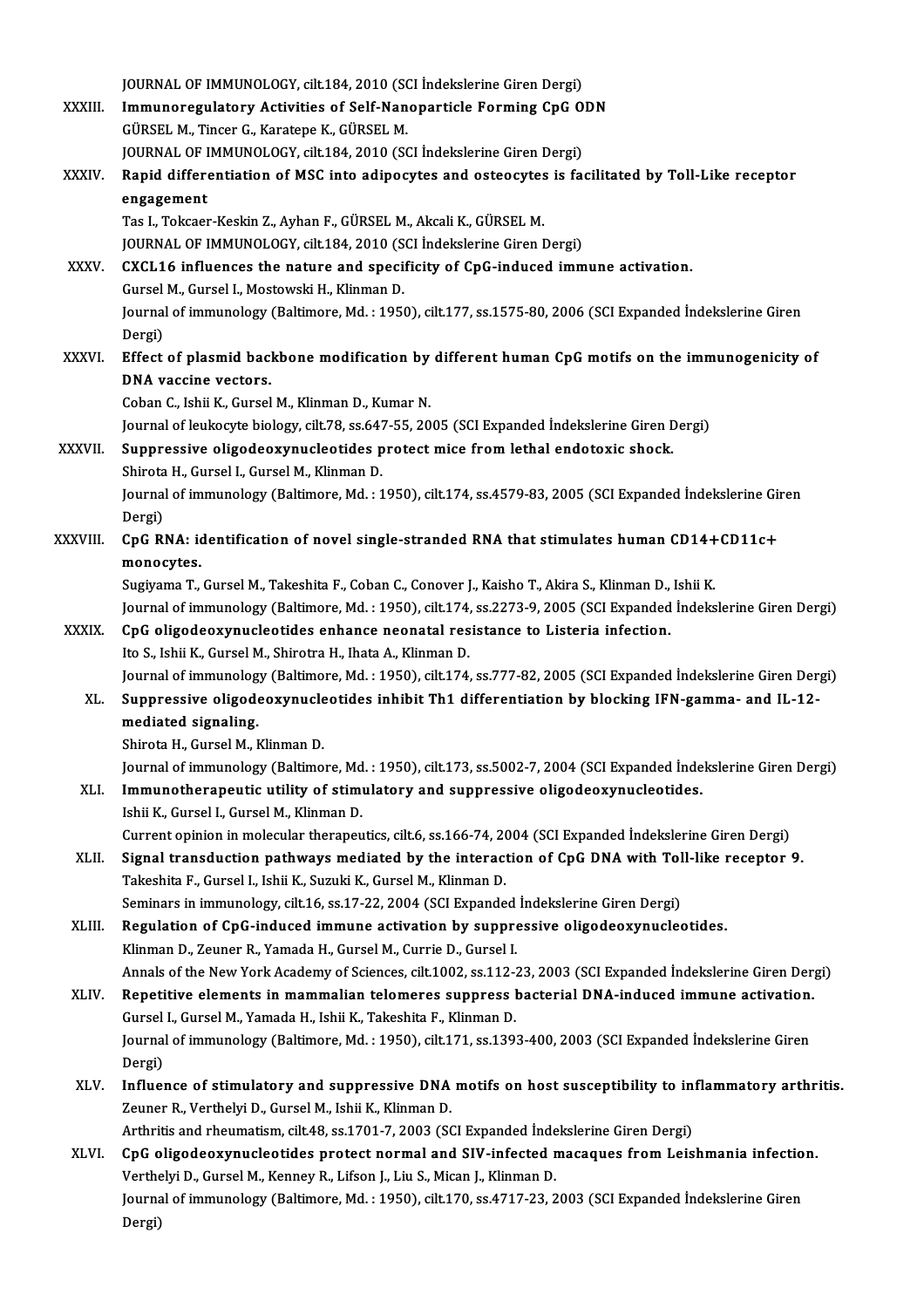| XLVII.  | Response of peripheral blood mononuclear cells from lupus patients to stimulation by CpG                                           |
|---------|------------------------------------------------------------------------------------------------------------------------------------|
|         | oligodeoxynucleotides.                                                                                                             |
|         | Zeuner R., Klinman D., Illei G., Yarboro C., Ishii K., Gursel M., Verthelyi D.                                                     |
|         | Rheumatology (Oxford, England), cilt.42, ss.563-9, 2003 (SCI Expanded İndekslerine Giren Dergi)                                    |
| XLVIII. | Effect of suppressive DNA on CpG-induced immune activation.                                                                        |
|         | Yamada H., Gursel I., Takeshita F., Conover J., Ishii K., Gursel M., Takeshita S., Klinman D.                                      |
|         | Journal of immunology (Baltimore, Md.: 1950), cilt.169, ss.5590-4, 2002 (SCI Expanded İndekslerine Giren Dergi)                    |
| XLIX.   | CpG oligodeoxynucleotides induce human monocytes to mature into functional dendritic cells.<br>Gursel M., Verthelyi D., Klinman D. |
|         | European journal of immunology, cilt.32, ss.2617-22, 2002 (SCI Expanded İndekslerine Giren Dergi)                                  |
| L.      | Potential role of phosphatidylinositol 3 kinase, rather than DNA-dependent protein kinase, in CpG                                  |
|         | DNA-induced immune activation.                                                                                                     |
|         | Ishii K., Takeshita F., Gursel I., Gursel M., Conover J., Nussenzweig A., Klinman D.                                               |
|         | The Journal of experimental medicine, cilt.196, ss.269-74, 2002 (SCI Expanded İndekslerine Giren Dergi)                            |
| LI.     | CpG DNA: recognition by and activation of monocytes.                                                                               |
|         | Klinman D., Takeshita F., Gursel I., Leifer C., Ishii K., Verthelyi D., Gursel M.                                                  |
|         | Microbes and infection, cilt.4, ss.897-901, 2002 (SCI Expanded Indekslerine Giren Dergi)                                           |
| LII.    | Differential and competitive activation of human immune cells by distinct classes of CpG                                           |
|         | oligodeoxynucleotide                                                                                                               |
|         | GÜRSEL M., Verthelyi D., Gursel I., Ishii K., Klinman D.                                                                           |
|         | JOURNAL OF LEUKOCYTE BIOLOGY, cilt.71, sa.5, ss.813-820, 2002 (SCI İndekslerine Giren Dergi)                                       |
| LIII.   | Cutting edge: Role of toll-like receptor 9 in CpG DNA-induced activation of human cells                                            |
|         | Takeshita F., Leifer C., Gursel I., Ishii K., Takeshita S., Gursel M., Klinman D.                                                  |
|         | JOURNAL OF IMMUNOLOGY, cilt.167, sa.7, ss.3555-3558, 2001 (SCI İndekslerine Giren Dergi)                                           |
| LIV.    | Sterically stabilized cationic liposomes improve the uptake and immunostimulatory activity of CpG                                  |
|         | oligonucleotides                                                                                                                   |
|         | Gursel I., Gursel M., Ishii K., Klinman D.                                                                                         |
|         | JOURNAL OF IMMUNOLOGY, cilt.167, sa.6, ss.3324-3328, 2001 (SCI İndekslerine Giren Dergi)                                           |
| LV.     | Human peripheral blood cells differentially recognize and respond to two distinct CpG motifs                                       |
|         | Verthelyi D., Ishii K., Gursel M., Takeshita F., Klinman D.                                                                        |
|         | JOURNAL OF IMMUNOLOGY, cilt.166, sa.4, ss.2372-2377, 2001 (SCI Indekslerine Giren Dergi)                                           |
| LVI.    | Activation of the innate immune system by CpG oligodeoxynucleotides: immunoprotective activity                                     |
|         | and safety                                                                                                                         |
|         | Klinman D., Kamstrup S., Verthelyi D., Gursel I., Ishii K., Takeshita F., Gursel M.                                                |
|         | SPRINGER SEMINARS IN IMMUNOPATHOLOGY, cilt.22, ss.173-183, 2000 (SCI Indekslerine Giren Dergi)                                     |
| LVII.   | Immunotherapeutic applications of CpG-containing oligodeoxynucleotides                                                             |
|         | Klinman D., Ishii K., Gursel M., Gursel I., Takeshita S., Takeshita F.                                                             |
|         | DRUG NEWS & PERSPECTIVES, cilt.13, sa.5, ss.289-296, 2000 (SCI Indekslerine Giren Dergi)                                           |
| LVIII.  | Immunoadjuvant action of plasmid DNA in liposomes                                                                                  |
|         | Gursel M., Tunca S., Ozkan M., Ozcengiz G., Alaeddinoglu G.                                                                        |
|         | VACCINE, cilt.17, ss.1376-1383, 1999 (SCI İndekslerine Giren Dergi)                                                                |
| LIX.    | The immunological co-adjuvant action of liposomal interleukin-2: The role of mode of localisation of                               |
|         | the cytokine and antigen in the vesicles                                                                                           |
|         | Gursel M., Gregoriadis G.                                                                                                          |
|         | JOURNAL OF DRUG TARGETING, cilt.5, sa.2, ss.93-98, 1998 (SCI Indekslerine Giren Dergi)                                             |
| LX.     | Interleukin-15 acts as an immunological co-adjuvant for liposomal antigen in vivo                                                  |
|         | Gursel M., Gregoriadis G.                                                                                                          |
|         | IMMUNOLOGY LETTERS, cilt.55, sa.3, ss.161-165, 1997 (SCI İndekslerine Giren Dergi)                                                 |
| LXI.    | Liposomes as immunological adjuvants and vaccine carriers                                                                          |
|         | Gregoriadis G., Gursel I., GÜRSEL M., McCormack B.                                                                                 |
|         | JOURNAL OF CONTROLLED RELEASE, cilt.41, ss.49-56, 1996 (SCI Indekslerine Giren Dergi)                                              |
|         |                                                                                                                                    |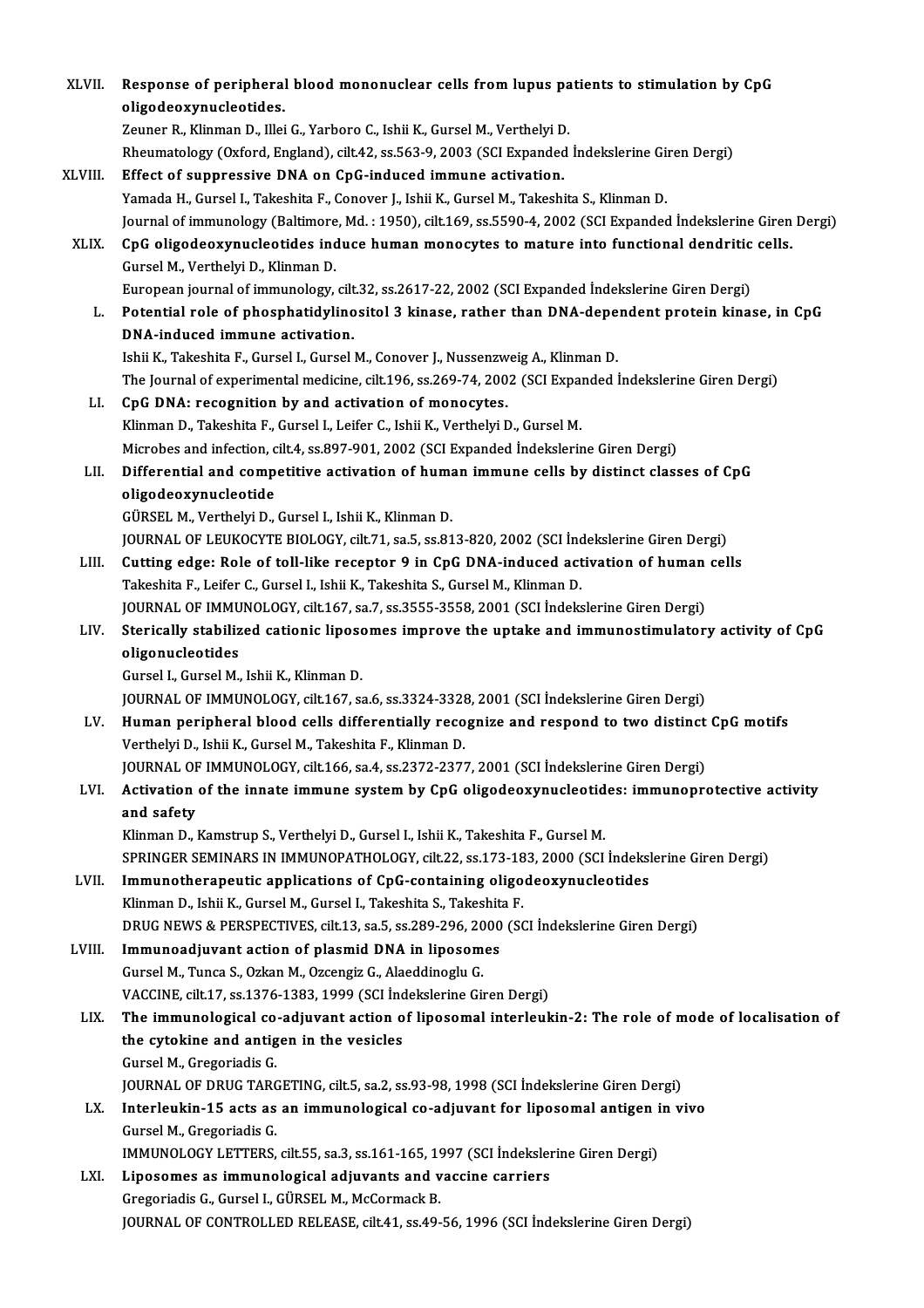LXII. INFLUENCE OF MEMBRANE-COMPONENTS ON THE STABILITY AND DRUG-RELEASE PROPERTIES OF INFLUENCE OF MEMBRANE-COMPONENTS ON THE STABILITY AND DRUG-RELEASE PROPER'<br>REVERSE-PHASE EVAPORATION VESICLES (REVS) - LIGHT-SENSITIVE ALL-TRANS RETINAL,<br>NECATIVELY CHARCED PHOSPHOLIPID DICETYLPHOSPHATE AND CHOLESTEROL INFLUENCE OF MEMBRANE-COMPONENTS ON THE STABILITY AND DRUG-RELEAS<br>REVERSE-PHASE EVAPORATION VESICLES (REVS) - LIGHT-SENSITIVE ALL-TRANS<br>NEGATIVELY CHARGED PHOSPHOLIPID DICETYLPHOSPHATE AND CHOLESTEROL<br>CURSEL M. HASIRCLY REVERSE-PHASE EVA<br>NEGATIVELY CHARG<br>GURSEL M., HASIRCI V.<br>JOUPMAL OF MICROEN NEGATIVELY CHARGED PHOSPHOLIPID DICETYLPHOSPHATE AND CHOLESTEROL<br>GURSEL M., HASIRCI V.<br>JOURNAL OF MICROENCAPSULATION, cilt.12, sa.6, ss.661-669, 1995 (SCI İndekslerine Giren Dergi)<br>A NONIONIC SUREACTANT VESICI E IN WATER I

GURSEL M., HASIRCI V.<br>JOURNAL OF MICROENCAPSULATION, cilt.12, sa.6, ss.661-669, 1995 (SCI İndekslerine Giren Dergi)<br>LXIII. A NONIONIC SURFACTANT VESICLE-IN-WATER-IN-OIL (V/W/O) SYSTEM - POTENTIAL USES IN DRUG<br>AND VACCI **JOURNAL OF MICROENCAPS<br>A NONIONIC SURFACTANY<br>AND VACCINE DELIVERY<br>VOSUIOVA T-SKALVO N-CU** A NONIONIC SURFACTANT VESICLE-IN-WATER-IN-OIL (V/W/<br>AND VACCINE DELIVERY<br>YOSHIOKA T., SKALKO N., GURSEL M., GREGORIADIS G., FLORENCE A.<br>JOUPMAL OF DRUC TARCETING sitt 2, 82 6, 85 522, 529, 1995, (SCLInd

AND VACCINE DELIVERY<br>YOSHIOKA T., SKALKO N., GURSEL M., GREGORIADIS G., FLORENCE A.<br>JOURNAL OF DRUG TARGETING, cilt.2, sa.6, ss.533-539, 1995 (SCI İndekslerine Giren Dergi)

#### Diğer Dergilerde Yayınlanan Makaleler

- Iger Dergilerde Yayınlanan Makaleler<br>I. Could Individuals From Countries Using BCG Vaccination Be Resistant to SARS-COV-2 Induced Infections?<br>Infections?<br>Infections? Could Individuals From Countries Using BCG Vaccination Be Resistant<br>Infections?<br>AYANOĞLU İ. C. , İPEKOĞLU E. M. , Yazar V., Yilmaz I. C. , GÜRSEL M., GÜRSEL M.<br>TURKISH JOURNAL OF IMMUNOLOGY, silt 8, sa 1, sa 20, 26, 2020 ( Infections?<br>AYANOĞLU İ. C. , İPEKOĞLU E. M. , Yazar V., Yılmaz I. C. , GÜRSEL M., GÜRSEL M.<br>TURKISH JOURNAL OF IMMUNOLOGY, cilt.8, sa.1, ss.29-36, 2020 (ESCI İndekslerine Giren Dergi)<br>Pavelanmant of CpC ODN Based Vassine A AYANOĞLU İ. C. , İPEKOĞLU E. M. , Yazar V., Yilmaz I. C. , GÜRSEL M., GÜRSI<br>TURKISH JOURNAL OF IMMUNOLOGY, cilt.8, sa.1, ss.29-36, 2020 (ESCI İnd<br>II. Development of CpG ODN Based Vaccine Adjuvant Formulations.<br>Cursel M. Cu TURKISH JOURNAL<br>Development of (<br>Gursel M., Gursel I.<br>Mathoda in malaru
- II. Development of CpG ODN Based Vaccine Adjuvant Formulations.<br>Gursel M., Gursel I.<br>Methods in molecular biology (Clifton, N.J.), cilt.1404, ss.289-98, 2016 (Diğer Kurumların Hakemli Dergileri)
- Gursel M., Gursel I.<br>Methods in molecular biology (Clifton, N.J.), cilt.1404, ss.289-98, 2016 (Diğer Kurumların H<br>III. Biological properties of extracellular vesicles and their physiological functions<br>Vanez Mo.M. Siliander Methods in molecular biology (Clifton, N.J.), cilt.1404, ss.289-98, 2016 (Diğer Kurumların Hakemli Dergileri)<br>Biological properties of extracellular vesicles and their physiological functions<br>Yanez-Mo M., Siljander P. R. -**Biological prop<br>Yanez-Mo M., Silj<br>Carvalho J., et al.<br>JOUPMAL OF EYT** Yanez-Mo M., Siljander P. R. -. , Andreu Z., Zavec A. B. , Borras F. E. , Buzas E. I. , Buzas F<br>Carvalho J., et al.<br>JOURNAL OF EXTRACELLULAR VESICLES, cilt.4, 2015 (ESCI İndekslerine Giren Dergi)<br>Interlevkin 15 ests es en JOURNAL OF EXTRACELLULAR VESICLES, cilt.4, 2015 (ESCI İndekslerine Giren Dergi)
- Carvalho J., et al.<br>JOURNAL OF EXTRACELLULAR VESICLES, cilt.4, 2015 (ESCI İndekslerine Giren Dergi)<br>IV. Interleukin-15 acts as an immunological co-adjuvant for liposomal antigen in vivo<br>GÜRSEL M., Gregoriadis G. Interleukin-15 acts as an immunological co-adjuvant for liposomal antigen in vivo<br>GÜRSEL M., Gregoriadis G.<br>Proceedings of the Controlled Release Society, sa.24, ss.1047-1048, 1997 (Diğer Kurumların Hakemli Dergileri)<br>Immu GÜRSEL M., Gregoriadis G.<br>Proceedings of the Controlled Release Society, sa.24, ss.1047-1048, 1997 (Diğer Kurumlai<br>V. Immunoadjuvant action of liposomes containing interleukin-2 as a co-adjuvant<br>Cursel M. Cregoriadis C
	-
- Proceedings of the Control<br>**Immunoadjuvant actio**<br>Gursel M., Gregoriadis G.<br>Proceedings of the Contr V. Immunoadjuvant action of liposomes containing interleukin-2 as a co-adjuvant<br>Gursel M., Gregoriadis G.<br>Proceedings of the Controlled Release Society, sa.22, ss.572-573, 1995 (Diğer Kurumların Hakemli Dergileri)

# 1995 (Diger Kurun) Proceedings of the Controlled Release Society, sa.22, ss.572-573, 1995<br>Hakemli Kongre / Sempozyum Bildiri Kitaplarında Yer Alan Yayınlar

akemli Kongre / Sempozyum Bildiri Kitaplarında Yer Alan Yayınlar<br>I. Role of cytosolic innate immune sensing pathways in Leismania major infection<br><sup>Vilmaz I. C. Curcel M</sup> I. Role of cytosolic innate immune sensing pathways in Leismania major infection Yilmaz I. C. , Gursel M. Role of cytosolic innate immune sensing pathways in Leismania major infection<br>Yilmaz I. C. , Gursel M.<br>17th International Congress of Immunology of the International-Union-of-Immunological-Societies (IUIS), Beijing,<br>Cin. 1

Yilmaz I. C. , Gursel M.<br>17th International Congress of Immund<br>Çin, 19 - 23 Ekim 2019, cilt.49, ss.1202<br>Eunstianal analysis of inflammatio 17th International Congress of Immunology of the International-Union-of-Immunological-Societies (IUIS), Beijing,<br>Cin, 19 - 23 Ekim 2019, cilt.49, ss.1202<br>II. Functional analysis of inflammation associated parameters in a c

Cin, 19 - 23 Ekim 2019, cilt.49, ss.1202<br>II. Functional analysis of inflammation associated parameters in a case of NEMO deficiency before and after HSCT

Surucu N., Kayaoglu B., Geckin B., Ayanoglu I. C. , Eltan S. B. , Kasap N., Sozeri B., Kiykim A., Karakoc-Aydiner E., Ozen<br>A., et al. Surucu N., Kayaoglu B., Geckin B., Ayanoglu I. C. , Eltan S. B. , Kasap N., Sozeri B., Kiykim A., Karakoc-Aydiner E., Oze<br>A., et al.<br>17th International Congress of Immunology of the International-Union-of-Immunological-Soc

A., et al.<br>17th International Congress of Immunology<br>Çin, 19 - 23 Ekim 2019, cilt.49, ss.1232-1233<br>Fyolustion of fotomaternal misroshimor 17th International Congress of Immunology of the International-Union-of-Immunological-Societies (IUIS), Beijing<br>
Cin, 19 - 23 Ekim 2019, cilt.49, ss.1232-1233<br>
III. Evaluation of fetomaternal microchimeric cell potential o

Çin, 19 - 23 Ekim 2019, cilt.49, ss.1232-1233<br>Evaluation of fetomaternal microchimeric cell potential on maternal wound healing by creating an<br>amniotic fluid environment in a randomized-controlled murine model – postulatin Evaluation of fetomaternal mic<br>amniotic fluid environment in a<br>paradigm on maternal wounds<br>ÖZEP K. PULUTÖ ATAN O EPDO amniotic fluid environment in a randomized-controlled murine model – postulating an ove<br>paradigm on maternal wounds<br>ÖZER K., BULUT Ö., ATAN O., ERDOĞAN OĞUZ A. S. , KOÇER R. G. , GÜRSEL M., TERZİOĞLU A., GÜRSEL İ.<br>10th Ann

paradigm on maternal wounds<br>ÖZER K., BULUT Ö., ATAN O., ERDOĞAN OĞUZ A. S. , KOÇER R. G. , GÜRSEL M., TERZİOĞLU A., GÜRSEL İ.<br>10th Anniversary of the European Plastic Surgery Research Council (EPSRC), Hamburg, Almanya, 23 ÖZER<br>10th /<br>2018<br>Impai 10th Anniversary of the European Plastic Surgery Research Council (EPSRC), Hamburg, Almanya, 23 - 25 Ağ<br>2018<br>IV. Impaired Toll Like Receptor-7 and 9 Induced Immune Activation in Chronic Spinal Cord Injured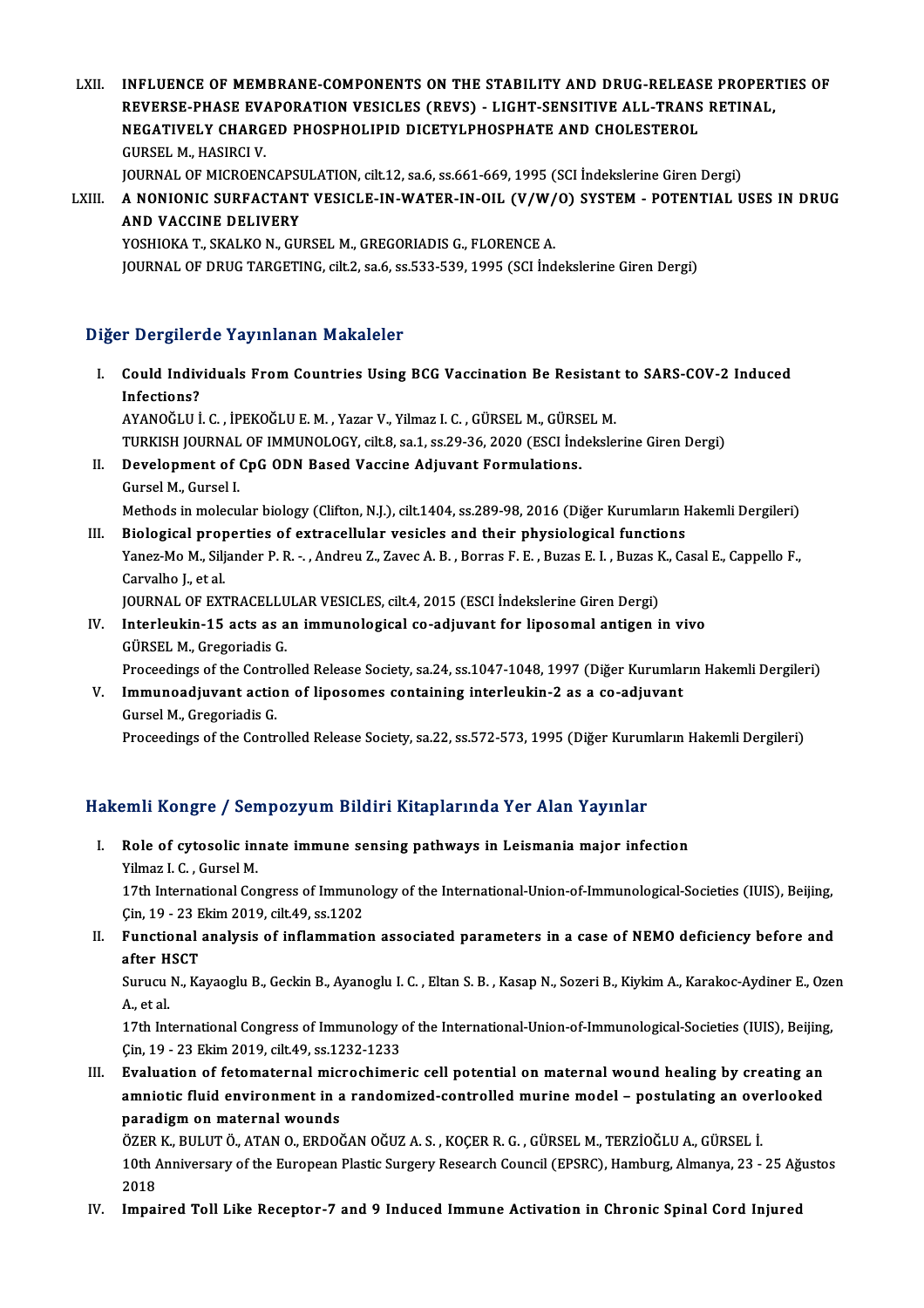#### Patients Contributes to Immune Dysfunction

GÜÇLÜLERG.,ADIGÜZEL E.,GÜNGÖRB.,KAHRAMANT.,GÜRSELM.,YILMAZB.,GÜRSEL İ. Patients Contributes to Immune Dysfunction<br>GÜÇLÜLER G., ADIGÜZEL E., GÜNGÖR B., KAHRAMAN T., GÜRSEL M., YILMAZ B., GÜRSEL İ.<br>26. ULUSAL FIZIKSEL TIP ve REHABILITASYON KONGRESI, Antalya, Türkiye, 25 Nisan 2017<br>Chanasterisst

V. Characterization of L. tropica secreted exosomes and development of exosome-based preventive 26. ULUSAL FIZIKSEL TIP ve REHABILITASYON KONGRESI, Antalya,<br>Characterization of L. tropica secreted exosomes and devel<br>vaccine against L. tropica induced cutaneous leishmaniasis<br>Cunger B. AVANOČLU L.C. Konig T.C. ÖZPEL V. Characterization of L. tropica secreted exosomes and development of exosome-based preventive<br>vaccine against L. tropica induced cutaneous leishmaniasis<br>Gungor B., AYANOĞLU İ. C. , Konig T. G. , ÖZBEL Y., ÖZBİLGİN A., GİRGİ va<br>Gu<br>Int Gungor B., AYANOĞLU İ. C. , Konig T. G. , ÖZBEL Y., ÖZBİLGİN A., GİRGİNKARDEŞLER N., TÖZ S., GÜRSEL İ., G<br>M.<br>International Congress of Immunology (ICI), Melbourne, Avustralya, 21 - 26 Ağustos 2016, cilt.46, ss.1218<br>Tune Li M.<br>International Congress of Immunology (ICI), Melbourne, Avustralya, 21 - 26 Ağustos 2016, cilt.46, ss.1218<br>VI. Type I interferon associated immune responses In STING associated vasculopathy with onset in<br>infoney (SAV

## International Congress of Immunology (ICI), Melbourne, Avustralya, 21 - 26 Ağustos 2016, cilt.46, ss.1218<br>Type I interferon associated immune responses In STING associated vasculopathy with onset<br>infancy (SAVI) patients<br>Gu Type I interferon associated immune responses In STING association<br>infancy (SAVI) patients<br>Gul E., Eroglu K. F. , Surucu N., Yakicier C., GÜRSEL İ., ÖZEN S., GÜRSEL M.<br>International Congress of Immunalegy (ICI), Malbourne,

International Congress of Immunology (ICI), Melbourne, Avustralya, 21 - 26 Ağustos 2016, cilt.46, ss.904

#### VII. REVERSING THE PROGRESS OF LIVER FIBROSIS USING MEMBRANE VESICLES SECRETED FROM COMMENSAL BACTERIA REVERSING THE PROGRESS OF LIVER FIBROSI<br>COMMENSAL BACTERIA<br>Aydin M. M. , Alpdundar E., GÜRSEL M., AKÇALI K. C.<br>40th Annual International Liver Congress of the Eur

49th Annual International Liver Congress of the European-Association-for-the-Study-of-the-Liver, London, Kanada,<br>9 - 13 Nisan 2014, cilt.60 Aydin M. M. , Alpdundar E<br>49th Annual International<br>9 - 13 Nisan 2014, cilt.60<br>GYGI 16 influences the 49th Annual International Liver Congress of the European-Association-for-the-Study-of-the-Liver<br>9 - 13 Nisan 2014, cilt.60<br>VIII. CXCL16 influences the nature and specificity of CpG DNA-induced immune activation<br>CURSEL M. C

## 9 - 13 Nisan 2014, cilt.60<br>CXCL16 influences the nature and<br>GÜRSEL M., GÜRSEL M., Klinman D. M.<br>21st Congress of the Esdevation of Eu CXCL16 influences the nature and specificity of CpG DNA-induced immune activation<br>GÜRSEL M., GÜRSEL M., Klinman D. M.<br>31st Congress of the Federation-of-European-Biochemical-Societies (FEBS), İstanbul, Türkiye, 24 - 29 Haz

GÜRSEL M., GÜRSEL<br>31st Congress of the<br>2006, cilt.273, ss.67<br>Immunatheraneut 31st Congress of the Federation-of-European-Bioch<br>2006, cilt.273, ss.67<br>IX. Immunotherapeutic applications of CpG ODN<br>CÜBSEL M. CÜBSEL M. Klinman D. M

### 2006, cilt.273, ss.67<br>Immunotherapeutic applications<br>GÜRSEL M., GÜRSEL M., Klinman D. M.<br>21st Congress of the Eederation of Eu Immunotherapeutic applications of CpG ODN<br>GÜRSEL M., GÜRSEL M., Klinman D. M.<br>31st Congress of the Federation-of-European-Biochemical-Societies (FEBS), İstanbul, Türkiye, 24 - 29 Haziran<br>2006. silt 273, ss.68 GÜRSEL M., GÜRSEL<br>31st Congress of the<br>2006, cilt.273, ss.68<br>The immunelesies 31st Congress of the Federation-of-European-Biochemical-Societies (FEBS)<br>2006, cilt.273, ss.68<br>X. The immunological co-adjuvant action of liposomal interleukin-15<br>Cilposel M. Cressoriadis C.

#### 2006, cilt.273, ss.68<br>
X. The immunological co-adjuvant action of liposomal interleukin-15<br>
GÜRSEL M., Gregoriadis G. 5th NATO Advanced Studies Institute Workshop on Vaccine Design - The Role of Cytokine Networks, CAPE GÜRSEL M., Gregoriadis G.<br>5th NATO Advanced Studies Institute Workshop on Vaccine Design - The Role of C<br>SOUNION BEACH, Yunanistan, 24 Haziran - 05 Temmuz 1996, cilt.293, ss.175-180<br>Interlevkin 3 es e Go ediuvent for lines 5th NATO Advanced Studies Institute Workshop on Vaccine Design -<br>SOUNION BEACH, Yunanistan, 24 Haziran - 05 Temmuz 1996, cilt.29:<br>XI. Interleukin-2 as a Co-adjuvant for liposomal tetanus toxoid

## SOUNION BEACH, Yunanist<br>Interleukin-2 as a Co-ac<br>GÜRSEL M., Gregoriadis G.<br>NATO Advanced Study Inst

Interleukin-2 as a Co-adjuvant for liposomal tetanus toxoid<br>GÜRSEL M., Gregoriadis G.<br>NATO Advanced Study Institute on Vaccines - New Generation Immunological Adjuvants, CAPE SOUNION,<br>Yunanistan 24 Harizan, OE Tammuz 1994, GÜRSEL M., Gregoriadis G.<br>NATO Advanced Study Institute on Vaccines - New Generatioı<br>Yunanistan, 24 Haziran - 05 Temmuz 1994, cilt.282, ss.45-50 Yunanistan, 24 Haziran - 05 Temmuz 1994, cilt.282, ss.45-50<br>Desteklenen Projeler

GÜRSEL M., Yükseköğretim Kurumları Destekli Proje, SARSCoV2 yapısal yapısal olmayan ve aksesuar proteinlerinin makrofaj enflamazom aktivasyonu üzerine etkilerinin incelenmesi, 2021 - 2022 GÜRSEL M., Yükseköğretim Kurumları Destekli Proje, SARSCoV2 yapısal yapısal olmayan ve aksesuar proteinlerinin<br>makrofaj enflamazom aktivasyonu üzerine etkilerinin incelenmesi, 2021 - 2022<br>GÜRSEL M., SÜRÜCÜ N., Yükseköğreti

makrofaj enflamazom aktivasyonu üzerine etkiler<br>GÜRSEL M., SÜRÜCÜ N., Yükseköğretim Kurumlar<br>baskılanması ve mekanizma önerisi, 2020 - 2021<br>ERSON RENSAN A. E., KİRİS E. MIWAN M., CÜRSE GÜRSEL M., SÜRÜCÜ N., Yükseköğretim Kurumları Destekli Proje, Sentetik ODN A151 ile NF-kB sinyalizasyon yolağının<br>baskılanması ve mekanizma önerisi, 2020 - 2021<br>ERSON BENSAN A. E. , KİRİŞ E., MUYAN M., GÜRSEL M., TERZİ ÇİZ

baskılanması ve mekanizma önerisi, 2020 - 2021<br>ERSON BENSAN A. E. , KİRİŞ E., MUYAN M., GÜRSEL M., TERZİ ÇİZMECİOĞLU N., BANERJEE<br>Destekli Proje, Meme dokusunun gelişim aşamalarının APA açısından analizi, 2018 - 2019<br>CÜRSE ERSON BENSAN A. E. , KİRİŞ E., MUYAN M., GÜRSEL M., TERZİ ÇİZMECİOĞLU N., BANERJEE S., Yükseköğretim Kuruml<br>Destekli Proje, Meme dokusunun gelişim aşamalarının APA açısından analizi, 2018 - 2019<br>GÜRSEL M., Yükseköğretim Ku

Destekli Proje, Meme dokusunun gelişim aşamalarının APA açısından analizi, 2018 - 2019<br>GÜRSEL M., Yükseköğretim Kurumları Destekli Proje, İNSAN MİKROBİYOMU KÖKENLİ MEMBRAN K<br>İMMÜN MODÜLATÖR ETKİLERİ: ETKİ MEKANİZMASI VE TE

GÜRSEL M., Yükseköğretim Kurumları Destekli Proje, İNSAN MİKROBİYOMU KÖKENLİ MEMBRAN KESECİKLERİNİN<br>İMMÜN MODÜLATÖR ETKİLERİ: ETKİ MEKANİZMASI VE TERAPÖTİK UYGULAMALAR, 2017 - 2017<br>GÜRSEL M., Yükseköğretim Kurumları Destek İMMÜN MODÜLATÖR ETKİLERİ: ETKİ MEKANİZMASI VE TERAPO<br>GÜRSEL M., Yükseköğretim Kurumları Destekli Proje, TİP-I İNTEI<br>NEDEN OLAN YOLAKLARIN KARAKTERİZASYONU, 2017 - 2017<br>GÜRSEL M. Vülseköğretim Kurumları Destekli Broje, LEİS GÜRSEL M., Yükseköğretim Kurumları Destekli Proje, TİP-I İNTERFERON İLİŞKİLİ HASTALIKLARDA İMMÜN PATOL<br>NEDEN OLAN YOLAKLARIN KARAKTERİZASYONU, 2017 - 2017<br>GÜRSEL M., Yükseköğretim Kurumları Destekli Proje, LEİSHMANİA KİNET

NEDEN OLAN YOLAKLARIN KARAKTERİZASYON<br>GÜRSEL M., Yükseköğretim Kurumları Destekli Pı<br>ÜZERİNDEKİ DÜZENLEYİCİ ETKİSİ, 2017 - 2017<br>GÜRSEL M. Vükseköğretim Kurumları Destekli Pı GÜRSEL M., Yükseköğretim Kurumları Destekli Proje, LEİSHMANİA KİNETOPLAST DNA'SININ BAĞIŞIKLIK SİSTEMİ<br>ÜZERİNDEKİ DÜZENLEYİCI ETKİSİ, 2017 - 2017<br>GÜRSEL M., Yükseköğretim Kurumları Destekli Proje, İMMÜN BASKILAYICI SENTETİ

ÜZERİNDEKİ DÜZENLEYİCİ ETKİSİ, 2017 - 2017<br>GÜRSEL M., Yükseköğretim Kurumları Destekli Proje, İMMÜN BASKILAYICI SENTETİK OLİGODEOKSİNÜKLEOTİT A151'İN<br>ÇEŞİTLİ INFLAMAZON KOMKLEKSLERİ ÜZERİNDEKİ İMMÜN BASKILATICI ETKİLERİ, 2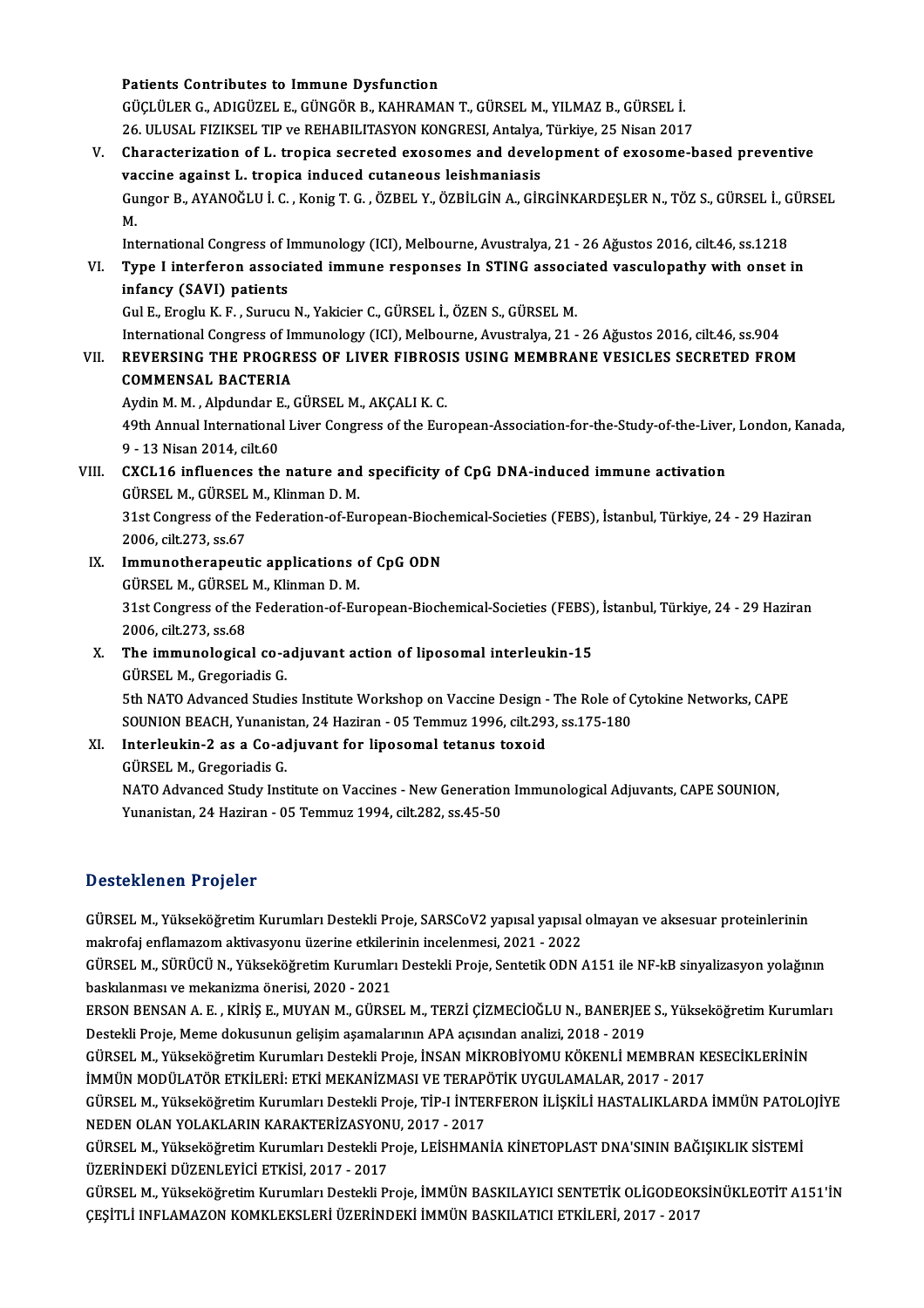GÜRSEL M., Yükseköğretim Kurumları Destekli Proje, HÜCRE İÇİ DNA SENSÖRLERİNİN SİNYAL İLETİM YOLAKLARININ<br>CALISILMASLAMACIYLA in Vitro STARİL HÜCRE HATTLOLUSTURU MASL 2017 - 2017 GÜRSEL M., Yükseköğretim Kurumları Destekli Proje, HÜCRE İÇİ DNA SENSÖRLERİNİN S<br>ÇALIŞILMASI AMACIYLA in Vitro STABİL HÜCRE HATTI OLUŞTURULMASI, 2017 - 2017<br>ÇÖZEN A.C., REKLİQĞLU M. KERENEK E.Ş., İZÇÜ K.E., ÇÜNDÜZ U. ÇÜRSE GÜRSEL M., Yükseköğretim Kurumları Destekli Proje, HÜCRE İÇİ DNA SENSÖRLERİNİN SİNYAL İLETİM YOLAKLARININ<br>ÇALIŞILMASI AMACIYLA in Vitro STABİL HÜCRE HATTI OLUŞTURULMASI, 2017 - 2017<br>GÖZEN A. G. , BEKLİOĞLU M., KEPENEK E. Ş

ÇALIŞILMASI AMACIYLA in Vitro STABİL HÜCRE HATTI OLUŞTURULMASI, 2017 - 2017<br>GÖZEN A. G. , BEKLİOĞLU M., KEPENEK E. Ş. , İZGÜ K. F. , GÜNDÜZ U., GÜRSEL M., DOĞAN M., ÖZCENGİZ G., BİLGİ<br>ÖNDE S., Yükseköğretim Kurumları Deste GÖZEN A. G. , BEKLİOĞLU M., KEPENEK E. Ş. , İZGÜ K. F. , GÜNDÜZ U., GÜRSEL M., DOĞAN M., ÖZCENGİZ G., BİLGİ<br>ÖNDE S., Yükseköğretim Kurumları Destekli Proje, Kurşun ve Kadmiyum Ağır Metallerinin Yüksek Derişimlerine<br>alıştır ÖNDE S., Yükseköğretim Kurumları Destekli Proje, Kurşun ve Kadmiyum Ağır Metallerinin Yüksek Derişimlerine<br>alıştırılmış Çevresel Bakterilerde Maruziyet Altındaki Fizyolojik Uyumlamanın Moleküler Kökenleri, 2016 - 2016<br>GÜRS alıştırı<br>GÜRSI<br>2016<br>Güren GÜRSEL M., Yükseköğretim Kurumları Destekli Proje, FEN BİLİMLERİ ENSTİTÜSÜ/LİSANSÜSTÜ TEZ PROJESİ, 2014 -<br>2016<br>GÜRSEL M., Yükseköğretim Kurumları Destekli Proje, FEN BİLİMLERİ ENSTİTÜSÜ/LİSANSÜSTÜ TEZ PROJESİ, 2014 -<br>2016

2016<br>GÜRSEL M., Yükseköğretim Kurumları Destekli Proje, FEN BİLİMLERİ ENSTİTÜSÜ/LİSANSÜSTÜ TEZ PROJESİ, 2014 -<br>2016 GÜRSEL M., Yükseköğretim Kurumları Destekli Proje, FEN BİLİMLERİ ENSTİTÜSÜ/LİSANSÜSTÜ TEZ PROJESİ, 2014 -<br>2016<br>GÜRSEL M., Yükseköğretim Kurumları Destekli Proje, FEN BİLİMLERİ ENSTİTÜSÜ/LİSANSÜSTÜ TEZ PROJESİ, 2014 -<br>2016

2016<br>GÜRSI<br>2016<br>GÜRSI GÜRSEL M., Yükseköğretim Kurumları Destekli Proje, FEN BİLİMLERİ ENSTİTÜSÜ/LİSANSÜSTÜ TEZ PROJESİ, 2014 -<br>2016<br>GÜRSEL M., Yükseköğretim Kurumları Destekli Proje, FEN BİLİMLERİ ENSTİTÜSÜ/LİSANSÜSTÜ TEZ PROJESİ, 2014 -<br>2016

2016<br>GÜRSEL M., Yükseköğretim Kurumları Destekli Proje, FEN BİLİMLERİ ENSTİTÜSÜ/LİSANSÜSTÜ TEZ PROJESİ, 2014 -<br>2016 GÜRSEL M., Yükseköğretim Kurumları Destekli Proje, FEN BİLİMLERİ ENSTİTÜSÜ/LİSANSÜSTÜ TEZ PROJESİ, 2014 -<br>2016<br>GÜRSEL M., Yükseköğretim Kurumları Destekli Proje, FEN BİLİMLERİ ENSTİTÜSÜ/LİSANSÜSTÜ TEZ PROJESİ, 2014 -<br>2016

2016<br>GÜRSI<br>2016<br>CÜRSI GÜRSEL M., Yükseköğretim Kurumları Destekli Proje, FEN BİLİMLERİ ENSTİTÜSÜ/LİSANSÜSTÜ TEZ PROJESİ, 2014 -<br>2016<br>GÜRSEL M., Yükseköğretim Kurumları Destekli Proje, FEN BİLİMLERİ ENSTİTÜSÜ/LİSANSÜSTÜ TEZ PROJESİ, 2014 -<br>2016

2016<br>GÜRSI<br>2016<br>CÜRSI GÜRSEL M., Yükseköğretim Kurumları Destekli Proje, FEN BİLİMLERİ ENSTİTÜSÜ/LİSANSÜSTÜ TEZ PROJESİ, 2014 -<br>2016<br>GÜRSEL M., Yükseköğretim Kurumları Destekli Proje, FEN BİLİMLERİ ENSTİTÜSÜ/LİSANSÜSTÜ TEZ PROJESİ, 2014 -<br>2016

2016<br>GÜRSEL M., Yükseköğretim Kurumları Destekli Proje, FEN BİLİMLERİ ENSTİTÜSÜ/LİSANSÜSTÜ TEZ PROJESİ, 2014 -<br>2016 GÜRSEL M., Yükseköğretim Kurumları Destekli Proje, FEN BİLİMLERİ ENSTİTÜSÜ/LİSANSÜSTÜ TEZ PROJESİ, 2014 -<br>2016<br>GÜRSEL M., Yükseköğretim Kurumları Destekli Proje, FEN BİLİMLERİ ENSTİTÜSÜ/LİSANSÜSTÜ TEZ PROJESİ, 2014 -<br>2016

2016<br>GÜRSI<br>2016<br>GÖZEI GÜRSEL M., Yükseköğretim Kurumları Destekli Proje, FEN BİLİMLERİ ENSTİTÜSÜ/LİSANSÜSTÜ TEZ PROJESİ, 2014 -<br>2016<br>GÖZEN A. G. , BEKLİOĞLU M., İZGÜ K. F. , GÜRSEL M., DOĞAN M., ÖZCENGİZ G., BİLGİN C. C. , ÖNDE S., Yükseköğreti

2016<br>GÖZEN A. G. , BEKLİOĞLU M., İZGÜ K. F. , GÜRSEL M., DOĞAN M., ÖZCENGİZ G., BİLGİN C. C. , ÖNDE S., Yükseköğre<br>Kurumları Destekli Proje, Tatlısu Acinetobacter türlerinin antibiyotik maruziyeti altında sergiledikleri mo GÖZEN A. G. , BEKLİOĞLU M., İZGÜ K. F.<br>Kurumları Destekli Proje, Tatlısu Acinet<br>değişimlerin belirlenmesi, 2015 - 2015<br>CÜBSEL M. Vükseköğretim Kurumları L Kurumları Destekli Proje, Tatlısu Acinetobacter türlerinin antibiyotik maruziyeti altında sergiledikleri moleküler<br>değişimlerin belirlenmesi, 2015 - 2015<br>GÜRSEL M., Yükseköğretim Kurumları Destekli Proje, FEN BİLİMLERİ ENS

değişi<br>GÜRSI<br>2015<br>Gürsi GÜRSEL M., Yükseköğretim Kurumları Destekli Proje, FEN BİLİMLERİ ENSTİTÜSÜ/LİSANSÜSTÜ TEZ PROJESİ, 2014 -<br>2015<br>GÜRSEL M., Yükseköğretim Kurumları Destekli Proje, FEN BİLİMLERİ ENSTİTÜSÜ/LİSANSÜSTÜ TEZ PROJESİ, 2014 -<br>2015

2015<br>GÜRSEL M., Yükseköğretim Kurumları Destekli Proje, FEN BİLİMLERİ ENSTİTÜSÜ/LİSANSÜSTÜ TEZ PROJESİ, 2014 -<br>2015 GÜRSEL M., Yükseköğretim Kurumları Destekli Proje, FEN BİLİMLERİ ENSTİTÜSÜ/LİSANSÜSTÜ TEZ PROJESİ, 2014 -<br>2015<br>GÜRSEL M., Yükseköğretim Kurumları Destekli Proje, FEN BİLİMLERİ ENSTİTÜSÜ/LİSANSÜSTÜ TEZ PROJESİ, 2014 -<br>2015

2015<br>GÜRSI<br>2015<br>Gürsu GÜRSEL M., Yükseköğretim Kurumları Destekli Proje, FEN BİLİMLERİ ENSTİTÜSÜ/LİSANSÜSTÜ TEZ PROJESİ, 2014 -<br>2015<br>GÜRSEL M., Yükseköğretim Kurumları Destekli Proje, FEN BİLİMLERİ ENSTİTÜSÜ/LİSANSÜSTÜ TEZ PROJESİ, 2014 -<br>2015

2015<br>GÜRSEL M., Yükseköğretim Kurumları Destekli Proje, FEN BİLİMLERİ ENSTİTÜSÜ/LİSANSÜSTÜ TEZ PROJESİ, 2014 -<br>2015 GÜRSEL M., Yükseköğretim Kurumları Destekli Proje, FEN BİLİMLERİ ENSTİTÜSÜ/LİSANSÜSTÜ TEZ PROJESİ, 2014 -<br>2015<br>GÜRSEL M., Yükseköğretim Kurumları Destekli Proje, FEN BİLİMLERİ ENSTİTÜSÜ/LİSANSÜSTÜ TEZ PROJESİ, 2014 -<br>2015

2015<br>GÜRSI<br>2015<br>Gürsi GÜRSEL M., Yükseköğretim Kurumları Destekli Proje, FEN BİLİMLERİ ENSTİTÜSÜ/LİSANSÜSTÜ TEZ PROJESİ, 201<sup>.</sup><br>2015<br>GÜRSEL M., Yükseköğretim Kurumları Destekli Proje, SPINAL KORD YARALANMALI (SKY) BIREYLERDE BARSAK<br>ELORASININ T

2015<br>GÜRSEL M., Yükseköğretim Kurumları Deste<br>FLORASININ TANIMLANMASI, 2013 - 2014<br>GÖZEN A. G., ÖYTEM H. A., PUGAK T. GOPPI GÜRSEL M., Yükseköğretim Kurumları Destekli Proje, SPINAL KORD YARALANMALI (SKY) BIREYLERDE BARSAK<br>FLORASININ TANIMLANMASI, 2013 - 2014<br>GÖZEN A. G. , ÖKTEM H. A. , BUCAK T., COPPENS J. E. P. , KALVENAS J. E. , İZGÜ K. F. ,

FLORASININ TANIMLANMASI, 2013 - 2014<br>GÖZEN A. G. , ÖKTEM H. A. , BUCAK T., COPPENS J. E. P. , KALVENAS J. E. , İZGÜ K. F. , BEKLİOĞLU M., BİRAND ÖZSOY<br>GÜNDÜZ U., GÜRSEL M., et al., Yükseköğretim Kurumları Destekli Proje, S GÖZEN A. G. , ÖKTEM H. A. , BUCAK T., COPPENS J. E. P. , KALVENAS J. E. , İZGÜ K. F.<br>GÜNDÜZ U., GÜRSEL M., et al., Yükseköğretim Kurumları Destekli Proje, Sucul biofil<br>kadmiyum dirençlerinin belirlenmesi ve moleküler karak GÜNDÜZ U., GÜRSEL M., et al., Yükseköğretim Kurumları Destekli Proje, Sucul biofilm bakterilerinin<br>kadmiyum dirençlerinin belirlenmesi ve moleküler karakterizasyonu, 2013 - 2014<br>GÜRSEL M., GÜNGÖR B., Yükseköğretim Kurumlar

kadmiyum dirençlerinin belirlenmesi ve moleküler karakterizasyonu, 2013 - 2014<br>GÜRSEL M., GÜNGÖR B., Yükseköğretim Kurumları Destekli Proje, TÜMÖRE YÖNLENDİRİLMİŞ CpG<br>OLİGODEOKSİNÜKLEOTİD /KATYONİK PEPTİD KOMPLEKSLERİNİN T GÜRSEI<br>OLİGOI<br>- 2013<br>CÜPSEI OLİGODEOKSİNÜKLEOTİD /KATYONİK PEPTİD KOMPLEKSLERİNİN TERAPATİK ÖZELLİKLERİNİN BELİRLE!<br>- 2013<br>GÜRSEL M., ALPDÜNDAR E., Yükseköğretim Kurumları Destekli Proje, MİCROBİYAL HÜCRE KÖKENLİ SALGI<br>KESECİKI FRİNİN İMMINOMODÜLATÖR

- 2013<br>GÜRSEL M., ALPDÜNDAR E., Yükseköğretim Kurumları Destekli P<br>KESECİKLERİNİN İMMUNOMODÜLATÖR ETKİLERİ, 2013 - 2013<br>GÜRSEL M. YU DIZ S. Yükseköğretim Kurumları Destekli Preja A GÜRSEL M., ALPDÜNDAR E., Yükseköğretim Kurumları Destekli Proje, MİCROBİYAL HÜCRE KÖKENI<br>KESECİKLERİNİN İMMUNOMODÜLATÖR ETKİLERİ, 2013 - 2013<br>GÜRSEL M., YILDIZ S., Yükseköğretim Kurumları Destekli Proje, METAL-ORGANİK KOOR

KESECİKLERİNIN İMMUNOMODÜLATÖR ETKİLERİ, 2013 - 2013<br>GÜRSEL M., YILDIZ S., Yükseköğretim Kurumları Destekli Proje, META<br>NANOPARÇACIKLARIN IMMUN MODULATOR ETKİLERİ, 2013 - 2013<br>CÜRSEL M. Yükseköğretim Kurumları Destekli Bre

GÜRSEL M., YILDIZ S., Yükseköğretim Kurumları Destekli Proje, METAL-ORGANİK KOORDİNASYON<br>NANOPARÇACIKLARIN IMMUN MODULATOR ETKİLERİ, 2013 - 2013<br>GÜRSEL M., Yükseköğretim Kurumları Destekli Proje, Rekombinant Protein Antije NANOPARÇACIKLARIN IMMUN MODULATOR ETKİI<br>GÜRSEL M., Yükseköğretim Kurumları Destekli Proj<br>Uygulama Çalışmalarında Denenmesi, 2012 - 2012<br>GÜRSEL M. Yükseköğretim Kurumları Destekli Broj GÜRSEL M., Yükseköğretim Kurumları Destekli Proje, Rekombinant Protein Antijenlerin Ve Yeni Tip Adjuvantların Aşı<br>Uygulama Çalışmalarında Denenmesi, 2012 - 2012<br>GÜRSEL M., Yükseköğretim Kurumları Destekli Proje, İki Farklı

Uygulama Çalışmalarında Denenmesi, 2012 - 2012<br>GÜRSEL M., Yükseköğretim Kurumları Destekli Proje, İki Farklı Tip Tlr9 Agonisti İle Uyarılan Hücrelerde Etkinleşen Sinyal<br>İletim Yolakla, 2011 - 2011